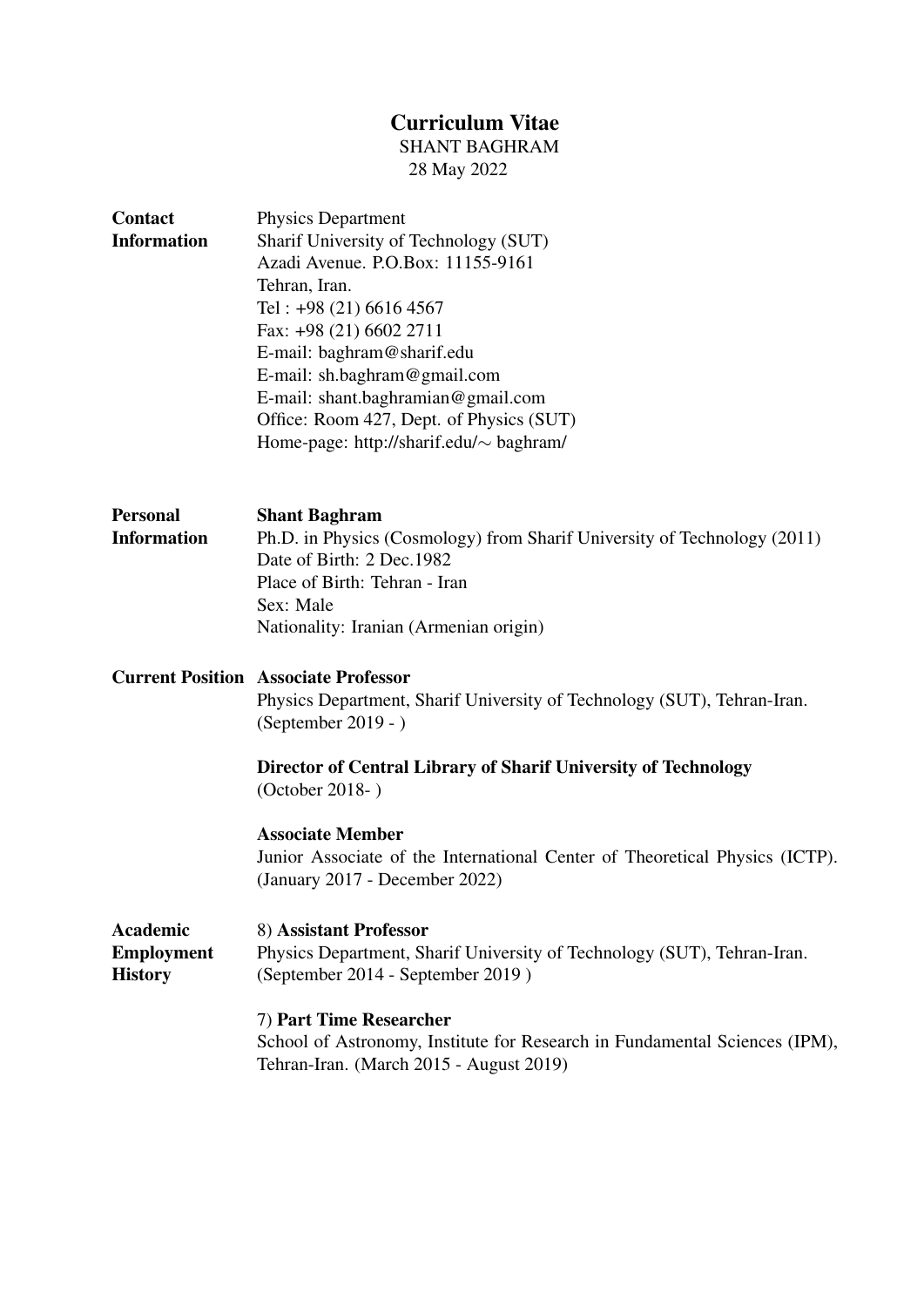# 6) Postdoctoral Researcher

School of Astronomy, Institute for Research in Fundamental Sciences (IPM), Tehran-Iran. (September 2012 - September 2014)

# 5) Visiting Researcher

Institut d'Astrophysique de Paris (IAP), granted from Center of Cosmological studies (CCS). (August-September 2013)

### 4) Associate Postdoctoral Researcher

Department of Physics and Astronomy University of Waterloo and Perimeter Institute of theoretical Physics- PI, Waterloo-Canada. (September 2011-September 2012)

# 3) Graduate Student Teacher Assistant and Researcher

Physics Department, Sharif University of Technology, Tehran-Iran. (September 2007- September 2011)

### 2) Research Associate

Associate of School of Astronomy in Institute for Research in Fundamental Sciences (IPM), Tehran-Iran.(September 2008- September 2011)

1) Instructor Iranian National Astronomy Olympiad, Tehran-Iran. (Summer 2011)

# Education 5) Ph.D. in Physics-Cosmology

Sharif University of technology(SUT), Tehran-Iran. (September 2011) Total GPA without final thesis: 19.05/20 Thesis Score: 20/20 Thesis Title: *Observational tests of Dark Energy and Modified Gravity Theories*. Thesis Supervisor: Prof. Sohrab Rahvar (SUT)

### b) Support Astronomer

Attending a program in Observational Cosmology, Astronomy and a Support Astronomer in Isaac Newton Group of Telescopes(INT) in La Palma-Spain appointed by Iranian National Observatory (INO) (November 2010 - April 2011). Under Supervisor: Prof. Chris Benn (INT).

### a) Ph.D. Research Visitor

Perimeter Institute of theoretical Physics, Waterloo-Canada (May-June, 2010). Supervisor: Dr. Niayesh Afshordi (Perimeter Institute and Department of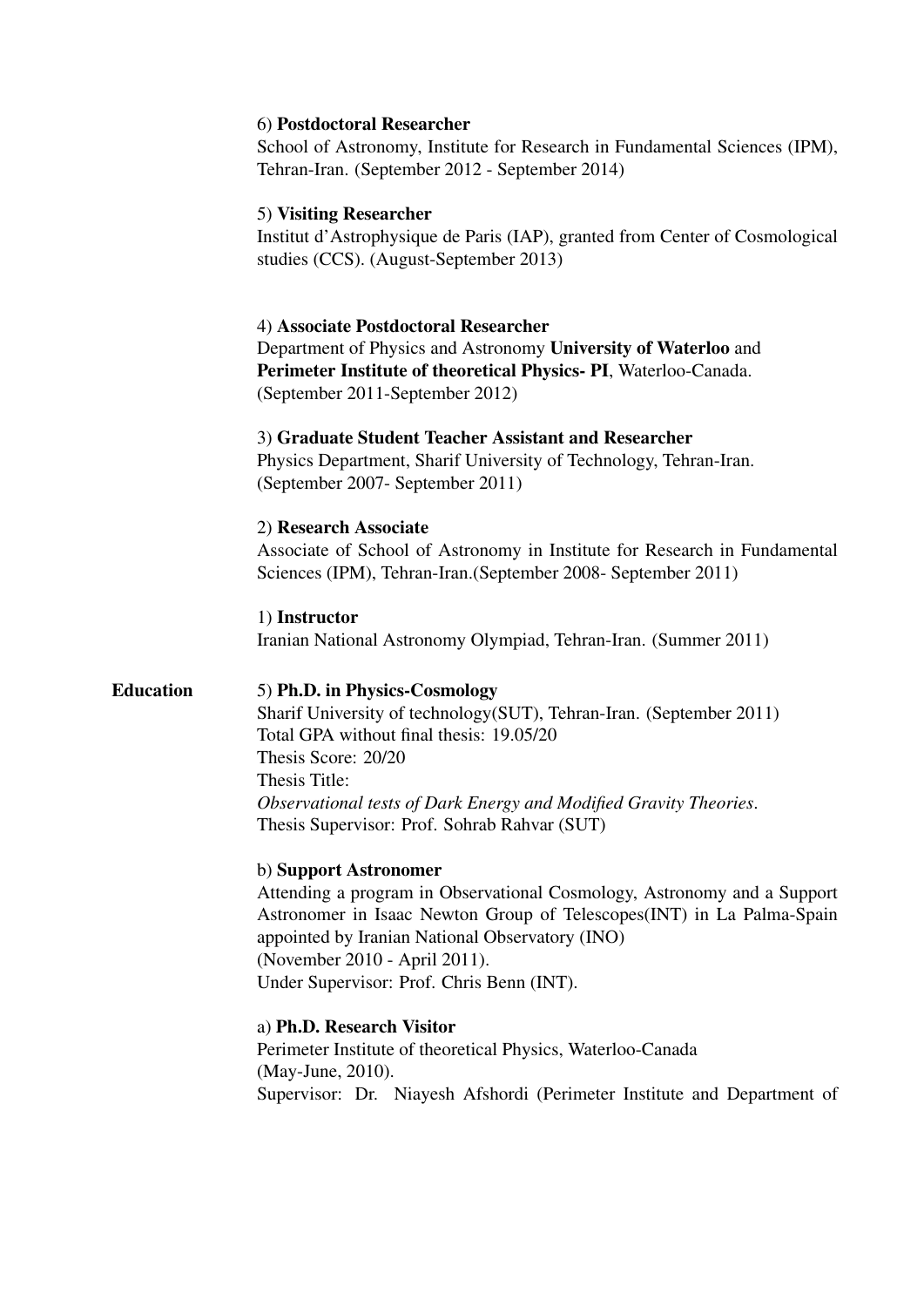Physics and Astronomy University of Waterloo, Canada).

## 4) M.Sc. in Physics-Cosmology

Sharif University of Technology (SUT), Tehran-Iran. (September 2007). Thesis Title: *Modified gravity as a source of Dark energy* Thesis Supervisor: Prof. Sohrab Rahvar (SUT) Prof. Mehdi Sheikh Jabbari (IPM) Total GPA without final thesis: 17.65/20 Final thesis: 20/20.

# 3) B.Sc. in Physics

Sharif University of Technology(SUT), Tehran-Iran. (September 2005) 3-rd in the Class by Total GPA: 17.16/20

### 2) High School Diploma - Physics and Mathematics

Shahid hadad Adel, Tehran-Iran. 2001.Total GPA: 19.70/20 .

1) TOEFL 103/120 score (Internet base): 20 November 2006.

# Membership 1) Member of International Astronomical Union (IAU).

- 2) Associate Members of International Centre for Theoretical Physics(ICTP).
- 3) Member of Physics Society of Iran(PSI).
- 4) Member of Astronomical Society of Iran(ASI).
- 5) Member of Armenian Astronomical Society(ArAS).
- 6) Member of Armenian Association of University Graduates in Iran.

# Research Interest Cosmology in general.

My main research topic is the study of the Large Scale Structures (LSS) of the Universe and the structure formation processes in order to answer the fundamental questions in cosmology such as the cause of the accelerated expansion of the Universe (Dark Energy), the physics of the unseen skeleton of the structures in the Universe (Dark Matter) and the scenario that will describe how all this begins (The Physics of the Early Universe).

The above fundamental questions can be studied via smaller and more detailed questions such as:

- A: LSS and the Accelerated expansion of the Universe
- B: Dark Matter (DM) Substructures
- C: The primordial Universe and LSS
- D: Relativistic Cosmology and secondary anisotropies of CMB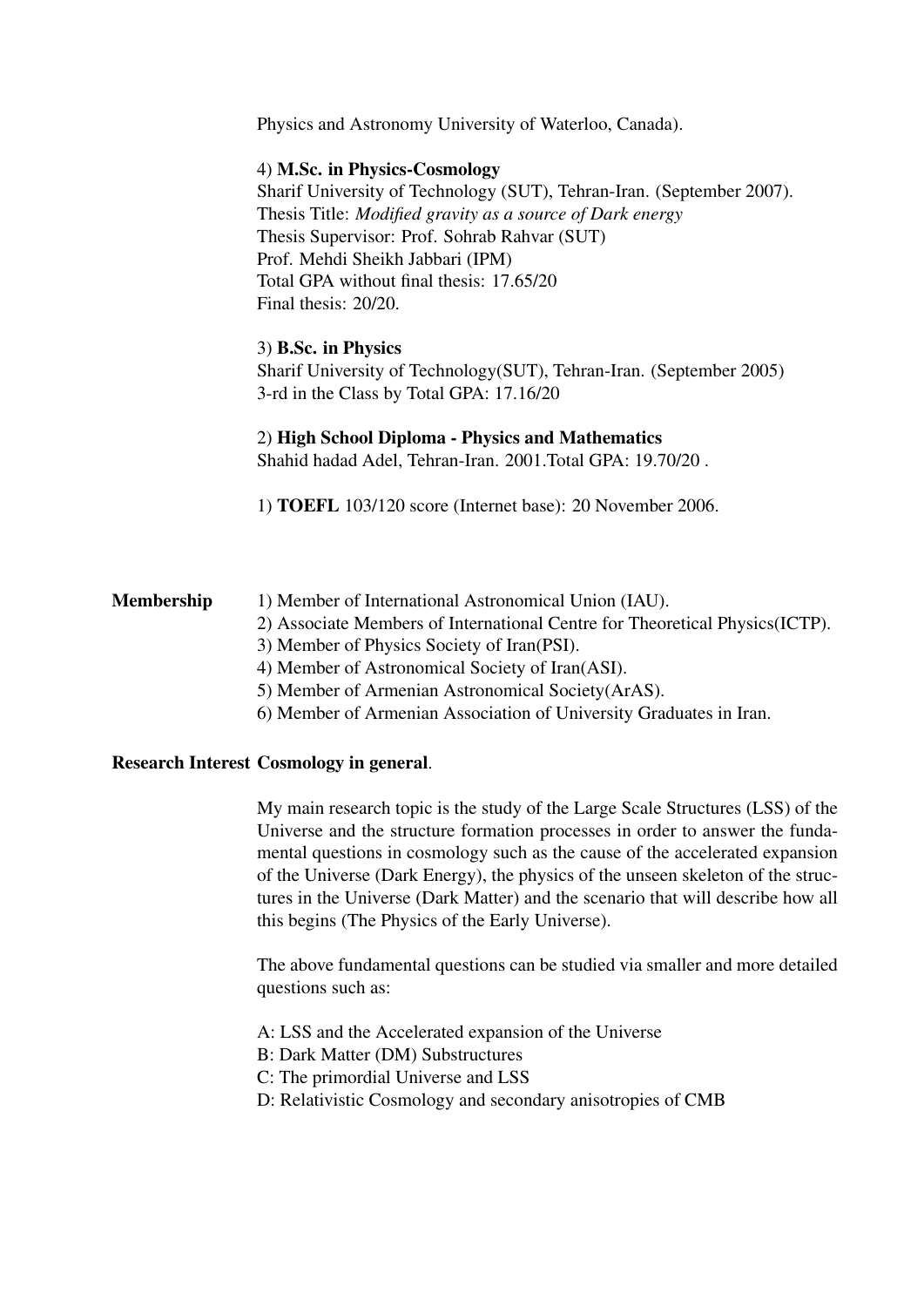|                                    | (CMB Lensing, Polarization, SZ effect and )<br>E: Non Linear Structure Formation<br>(Excursion Set Theory, tracers of DM, Missing Baryon Problem, cosmic skeleton)<br>F: 21cm Cosmology<br>G: Cosmology of Gravitational wave                                                                                                          |
|------------------------------------|----------------------------------------------------------------------------------------------------------------------------------------------------------------------------------------------------------------------------------------------------------------------------------------------------------------------------------------|
|                                    | For more information please visit:<br>http://sharif.edu/ baghram/ResearchInterest.html                                                                                                                                                                                                                                                 |
| <b>Awards and</b><br><b>Grants</b> | 11) "Abu Rayhan al-Biruni" prize of Academy of Science of Iran as a young<br>Physicist under 40, 2020.                                                                                                                                                                                                                                 |
|                                    | 10) Honorable mention by Academy of Science of Iran as a young Physicist<br>under 40, "Abu Rayhan al-Biruni" Ceremony 2019.                                                                                                                                                                                                            |
|                                    | 9) Sharif University of Technologys Office of Vice President for Research<br>Grant No.: G960202<br>" The study of Large Scale Structure in Cosmology and the interaction of neurons in<br>neuroscience via stochastic process physics.<br>Collaborators: Prof. Mohammadreza Rahimitabar, Prof. Sohrab Rahvar and<br>Dr. Saman Moghimi. |
|                                    | 8) Distinguished Lecturer Sharif University of Technology 2018.                                                                                                                                                                                                                                                                        |
|                                    | 7) Appointed as Junior Associate of the International Center of Theoretical<br>Physics (ICTP)- from 01 January 2017 until 31 December 2022.                                                                                                                                                                                            |
|                                    | 6) Received an honorable mention for an essay in the Gravity Research Foun-<br>dation (GRF) award - 2014.<br>"Unraveling the nature of Gravity with our clumpy Universe"<br>Shant Baghram, Saeed Tavasoli, Farhang Habibi, Roya Mohayaee and Joseph<br>Silk.                                                                           |
|                                    | 5) Research fellowship award from Center of Cosmology studies sponsored<br>Balzan foundation in collaboration with Oxford University, John Hopkins Uni-<br>versity and Institute of Astrophysics de Paris (IAP) for two month research in<br>IAP. (2013)                                                                               |
|                                    | 4) $1^{st}$ place, among Ph.D. candidates in Physics department,<br>Sharif University of Technology (SUT). (2011)                                                                                                                                                                                                                      |
|                                    | 3) Awarded as qualified Teacher Assistant in Physics Department, Sharif Uni-<br>versity, Academic year of (2009-2010).                                                                                                                                                                                                                 |
|                                    |                                                                                                                                                                                                                                                                                                                                        |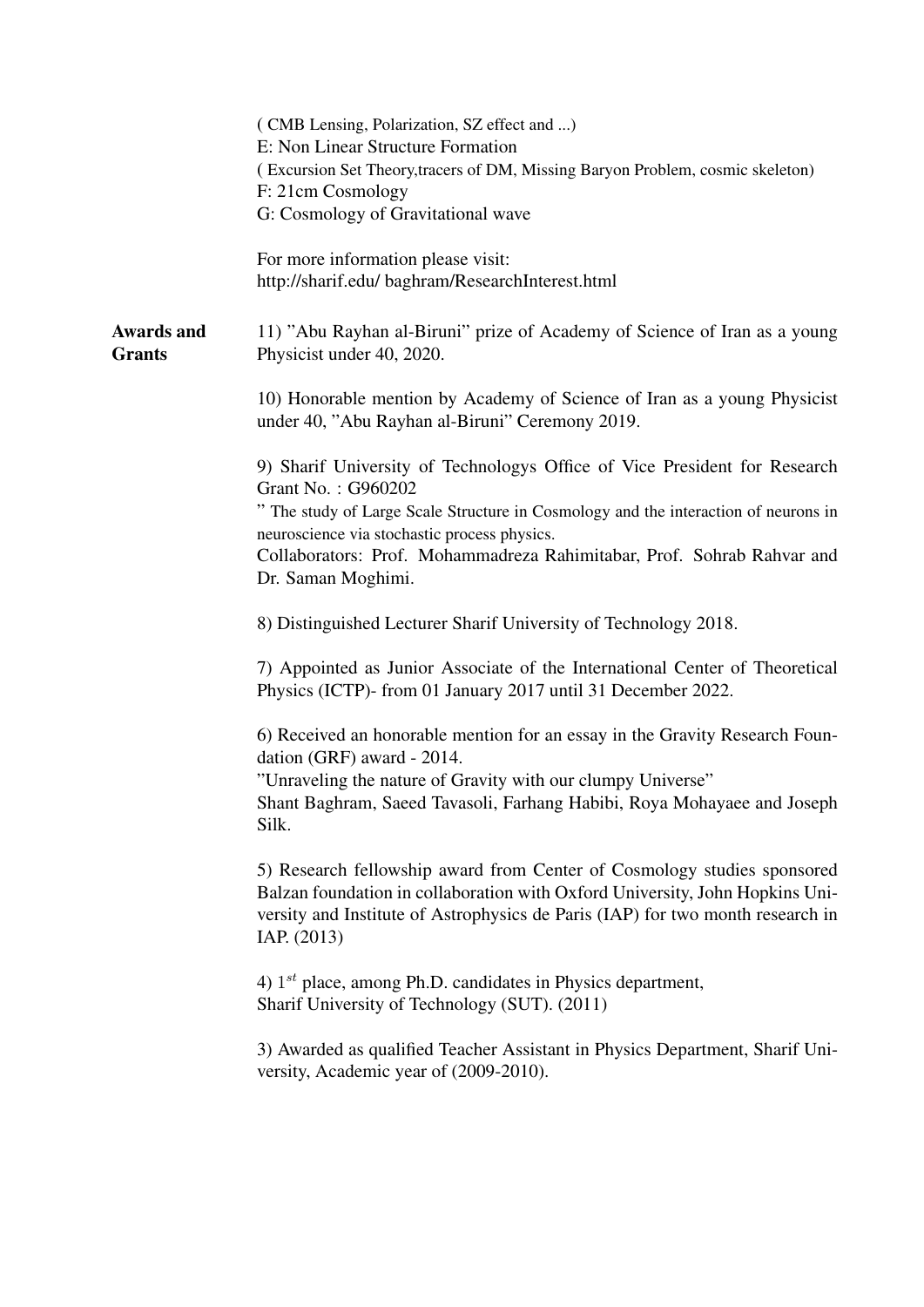|                          | 2) Awarded M.Sc. student of Physics Department, Sharif University as an<br>exceptional talent, academic year of (2006-2007).                                                                                                                                                                                                                                                                                                                                                                |
|--------------------------|---------------------------------------------------------------------------------------------------------------------------------------------------------------------------------------------------------------------------------------------------------------------------------------------------------------------------------------------------------------------------------------------------------------------------------------------------------------------------------------------|
|                          | 1) Accepted as a M.Sc. candidate in Physics Department of Sharif University<br>of Technology without an entrance exam as a qualified B.Sc. student. (2005)                                                                                                                                                                                                                                                                                                                                  |
| <b>Scientific Visits</b> | 6) International Center of Theoretical Physics (ICTP) - Trieste, Italy. 8/2019<br>5) International Center of Theoretical Physics (ICTP) - Trieste, Italy. 8/2017<br>4) Nordic Institute for Theoretical Physics (NORDITA)-Stockholm, Sweden. 7/2017<br>3) Institut d'Astrophysique de Paris (IAP)- Paris, France. 8-9/2013<br>2) Isaac Newton Group of Telescopes(INT)- La Palma, Spain. 10/2016 -4/2011<br>1) Perimeter Institute of theoretical Physics (PI) - Waterloo, Canada 5-6/2010. |
| <b>Student</b>           | • Ph.D. Students                                                                                                                                                                                                                                                                                                                                                                                                                                                                            |
| <b>Supervision</b>       | $\rightarrow$ Supervisor                                                                                                                                                                                                                                                                                                                                                                                                                                                                    |
|                          | 3) Mohadeseh Khostinat, Sharif University of Technology(SUT), [29 August 2021 (Proposal<br>Accepted)-?]<br>Tentative Thesis title: <i>Investigating the cosmic-web with one point and cross statistics</i>                                                                                                                                                                                                                                                                                  |
|                          | 2) Mohammad Ansari, Sharif University of Technology (SUT), [17 September 2019 (Proposal<br>$Accepted) - ?$ ]<br>Thesis title: Fundamental cosmology with cosmic web                                                                                                                                                                                                                                                                                                                         |
|                          | 1) Hamed Kameli, Sharif University of Technology(SUT), [16 September 2018 (Proposal Ac-<br>cepted) - 21 September 2021]<br>Thesis title: Excursion Set Theory Application in Large Scale Structure Formation.                                                                                                                                                                                                                                                                               |
|                          | $\rightarrow$ Co. Supervisor                                                                                                                                                                                                                                                                                                                                                                                                                                                                |
|                          | 1) Alireza Maleki, Sharif University of Technology(SUT), Feb. 2017 - 26 Nov. 2020<br>Primary supervisor: Prof. Sohrab Rahvar<br>Thesis title: Study of Dark Matter with classical and Quantum statistical Physics                                                                                                                                                                                                                                                                           |
|                          | • Master Students                                                                                                                                                                                                                                                                                                                                                                                                                                                                           |
|                          | $\rightarrow$ Supervisor                                                                                                                                                                                                                                                                                                                                                                                                                                                                    |
|                          | 24) Seyed Mohammad Javad Tabatabaie, (SUT), Jan. 2022 - ?<br>"Large scale structure implications of non-local gravity.".<br>23) Sajad Tabasi, (SUT), Aug. 2021 - ?<br>"Primordial Black holes and cosmological parameters".<br>22) Melika Saremi, (SUT), Aug. 2021 - ?<br>"Number Density of Dark Matter halos in Fuzzy dark matter models".                                                                                                                                                |
|                          | 21) Yasaman Khalaj, (SUT), Sep 2020 - 13 March 2022<br>"Change in sound horizon to reconcile the Hubble tension and late time LSS observables".<br>20) Parnaz Sheikh Ansari, (SUT), Sep 2020 - 13 March 2022<br>"Change in dynamics of late time Universe to reconcile the Hubble tension and late time LSS<br>observables".<br>19) Amir Shariat Gonabadi, (SUT), Sep 2019 - 17 Feb. 2021                                                                                                   |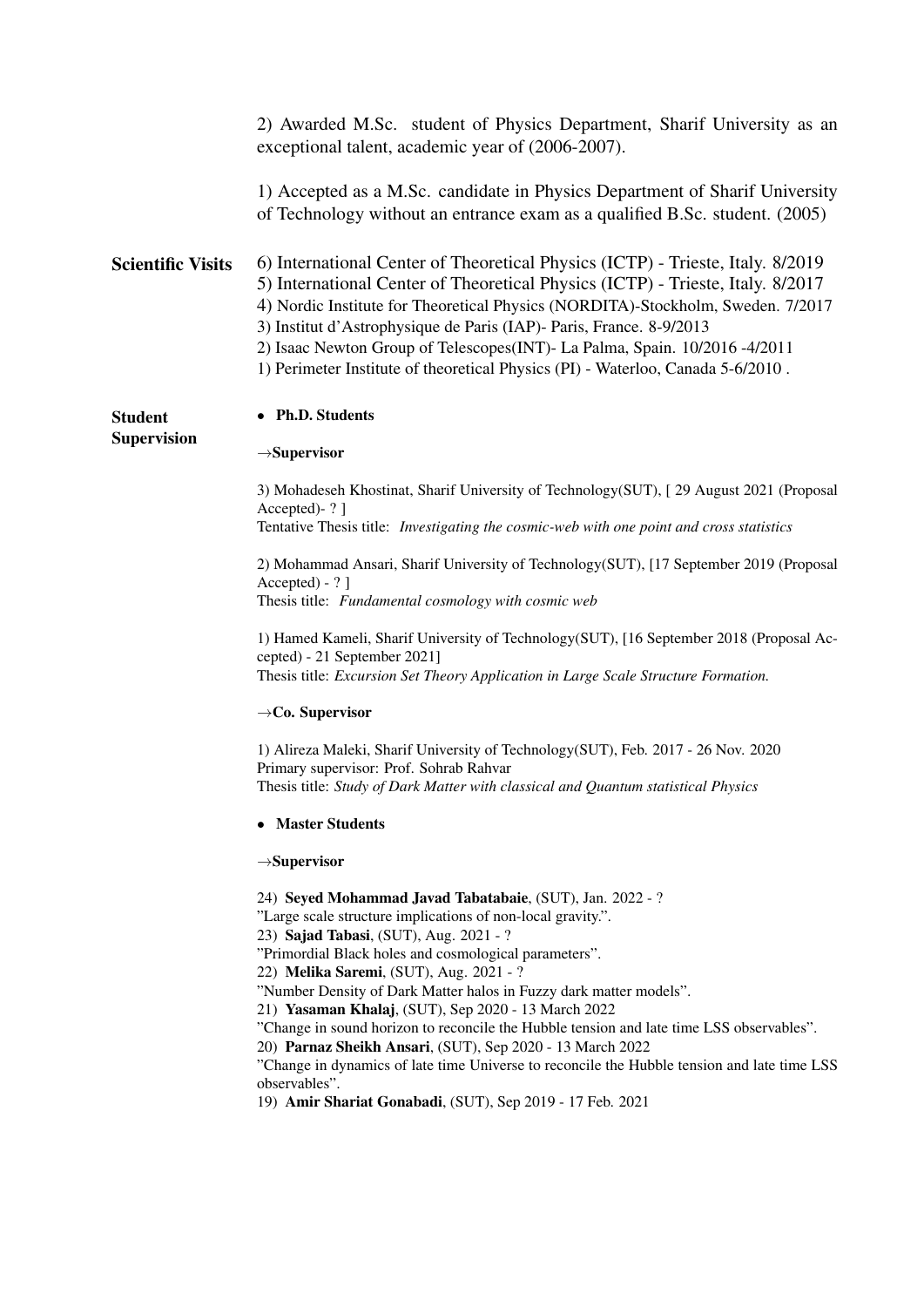"Gravitational lensing of Gravitational wave". co-supervisor: Prof. Sohrabb Rahvar. 18) Zahra Baghkhani, (SUT), Aug. 2019 - 16 Sep. 2020 "Cosmic Web and galaxy bias". 17) Laya Ghodsi, (SUT), Aug. 2019 - 16 Sep. 2020 "Cosmic Web and the environmental effects on formation, evolution  $&$  clustering of galaxies". Followed by a position of a Ph.D. candidate in Department of Physics and Astronomy University of British Columbia (Canada). 16) Aryan Rahimieh, (SUT), Sep. Aug. 2018 - 16 July 2019 "Gravitational Waves Astronomy: Background Radiation, Relativistic Effects and Distribution Function of Sources". Followed by a position of a Ph.D. candidate in Department of Physics and Astronomy University of Southern California (US). 15) Sina Taamoli, (SUT), Sep. Aug. 2018 - 16 July 2019 "Cosmological nonlinear Structure Formation by Excursion set theory of Peaks.". Followed by a position of a Ph.D. candidate in Department of Physics and Astronomy University of California Riverside (US). 14) Amir Farzan Esmaeili, (SUT), Sep. 2017 - 19 January 2019 "Neutrino footprints in Large Scale Structure". co-supervisor: Dr. Mahdi Torabian 13) Nima Ronaghi, (SUT), Sep. 2017 - 19 January 2019 Nonlinear structure formation and relativistic effects on cosmological distance measurement". co-supervisor: Dr. Saman Moghimi Followed by a position of a Ph.D. candidate in Department of Physics and Astronomy University of York (Canada). 12) Amirabbas Ghazizadeh, (SUT), Sep. 2017 - 20 January 2019 "Missing baryon problem and scaling relations of void galaxies". co-supervisor: Prof. Reza Mansouri 11) Abbas Khanbeigi, (SUT), Sep. 2016 - 20 January 2019 "Relativistic Cosmology with Gravitational Waves". co-supervisor: Prof. Reza Mansouri 10) Saeid Aliei, (SUT), Sep. 2017 - 16 September 2018 "Clustering and bias in voids and relativistic effects on cosmological distance measurements". Followed by a position of a Master candidate in ICTP (Italy). co-supervisor: Prof. Sohrab Rahvar 9) Zahra Sattari, (SUT), Sep. 2017 - 19 August 2018 "The study of fossil galaxies by excursion set theory of nonlinear structure formation". Followed by a position of a Ph.D. candidate in Department of Physics and Astronomy University of California Riverside (US). co-supervisor: Prof. Sohrab Rahvar 8) Mohammad Ali Islami, (SUT), Sep. 2015-13 January 2018 "Modified Gravity from theory to observation". co-supervisor: Dr. Nima Khosravi 7) Maryam Rahimi, (SUT), Sep. 2015- 24 Sep. 2017. "Primordial Black Holes as Dark Matter". 6) Fatemeh Monfared, (SUT), Sep. 2015-4 Sep. 2017. "Cosmology with the Sunyaev Zeldovich Effect". 5) Mohammad Ansari, (SUT), Sep. 2015- 17 Sep. 2017 "Large Scale Structure as a probe of Early Universe Physics". (Followed by a position of a Ph.D. candidate in Physics Department Sharif University of Technology, tehran, Iran.) 4) Mohammadreza Ayromlou, (SUT), Sep. 2014- 25 Sep. 2016 "Excursion Set Theory and stochastic processes". co-supervisor: Prof. Mohammadreza Rahimitabar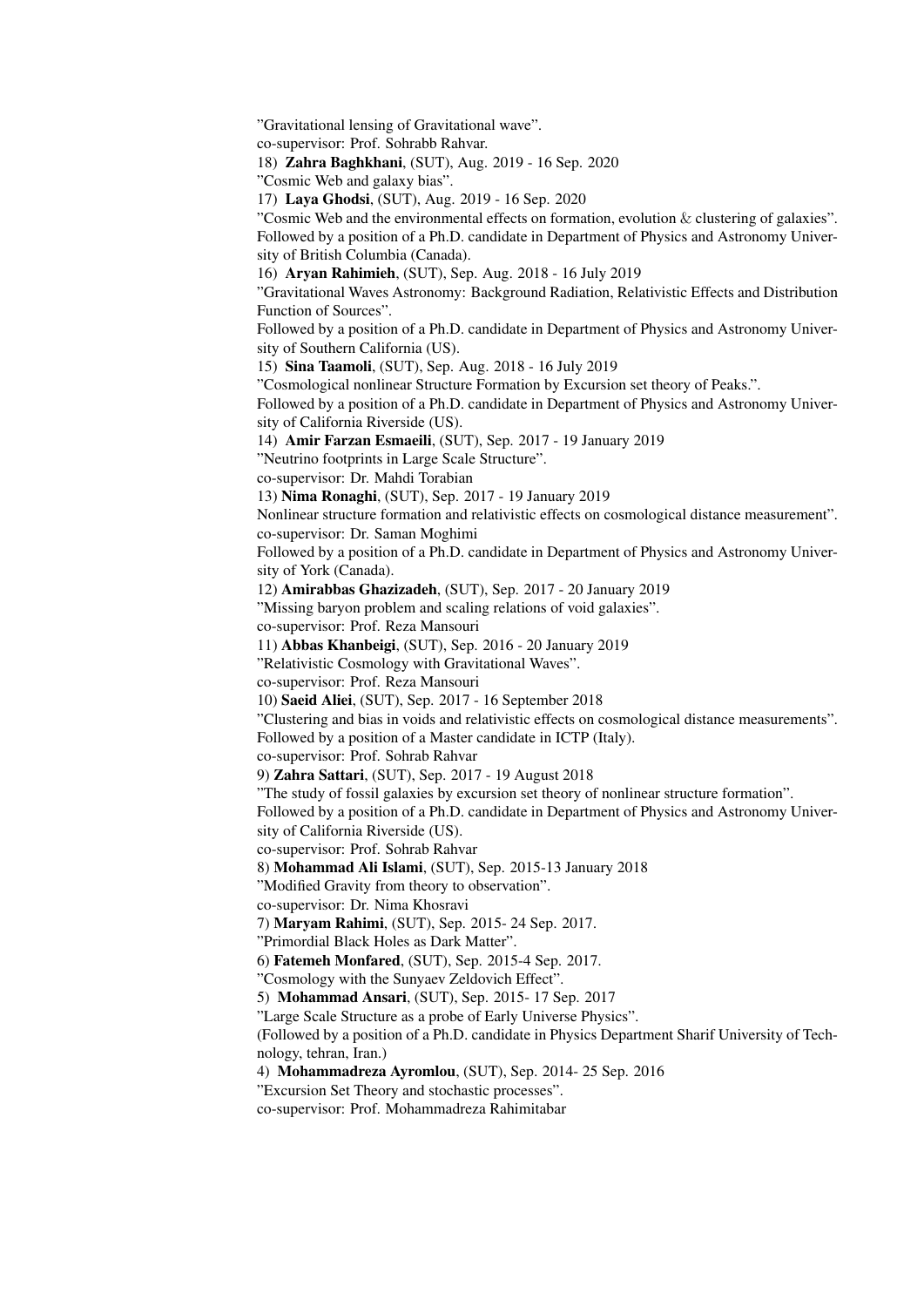(Followed by a position of a Ph.D. candidate of Astrophysics and Cosmology, Max Planck Institute for Astrophysics at Ludwig Maximilian University of Munich - Germany). 3) Ali Hossein Torkamann Gholami, (SUT), Sep. 2014- 11 Sep. 2016 "Precision Cosmology with Redshift space distortion". 2) Hasti Khoraminezhad, (SUT), Sep. 2014- 28 August 2016. "Environmental dependence of Baryon Acoustic Oscillation". (Followed by a position of a Ph.D. candidate in Astrophysics Group - SISSA - Italy.) 1) Farbod Hasani, (SUT), Sep. 2014 - 2 Aug. 2016. "CMB Lensing and Dark Matter bias as a probe of beyond ΛCDM cosmology". co-supervisor: Prof. Hassan Firouzjahi (Followed by a position of a Ph.D. candidate in Geneva Cosmology Group as a part of the Department of Theoretical Physics of the University of Geneva (Switzerland)). (Followed by a Postdoctoral fellowship Institute of Theoretical Astrophysics, University of Oslo (Norway))

#### *→*Co. Supervisor

5) Masoud Molaee, (SUT), Sep 2019 - 18 Feb. 2021 Primary supervisor: Prof. Bahram Mashoon "Dirac equation in curved space-time". 4) Elahe Khaloei, (SUT),Sep. 2014- 18 Sep. 2015 Primary supervisor: Prof. Sohrab Rahvar "Non Local Gravity as a dark matter". (Followed by a position of a Ph.D. candidate in Physics Department of Sharif University of Technology.) 3) Arghavan Shafiee, Alzahrah University. Sep. 2012- Mar. 2015 Primary supervisor: Dr. Ahmad Shariati "Statistics of Cosmological Voids". 2) Elahe Hayati, Alzahrah, University. Sep. 2012- Mar. 2015 Primary supervisor: Dr. Ahmad Shariati "Massive high redshift galaxies as a challenge of standard cosmological model". 1) Amir Mollazadeh, Kharazmi University. Sep. 2011- Mar. 2014 Primary supervisor: Dr.Shahram Khosravi (Kharazmi University). "Studying inhomogeneous Dark Energy models by ISW-matter power spectrum cross correlation". (Followed by a position of a Ph.D. candidate in Department of Physics Kharazmi University)

*→*Advisor

3)Farshid Dielami, Kharazmi University. Sep 2012 - Feb. 2015 Primary supervisor: Dr.Shahram Khosravi (Kharazmi University). "Anisotropic Dark Energy"'. 2) Ahmad Shamlou, Kharazmi University. Sep 2012 - Feb. 2015 Primary supervisor: Dr.Shahram Khosravi (Kharazmi University). "Small Scale power spectrum of Dark Matter". Followed by a position of a Ph.D. candidate in College of Art and Science Ohio University. 1) Nareg Mirzatuni, (SUT), Sep.2011-Sep.2013 Primary supervisor: Reza Mansouri (SUT) and Sharham Khosravi (Kharazmi University). "NonGaussian perturbation in EU and Inflationary models". (Followed by a position of a Ph.D. candidate in Department of Physics and Astronomy- University of Southern California (USC))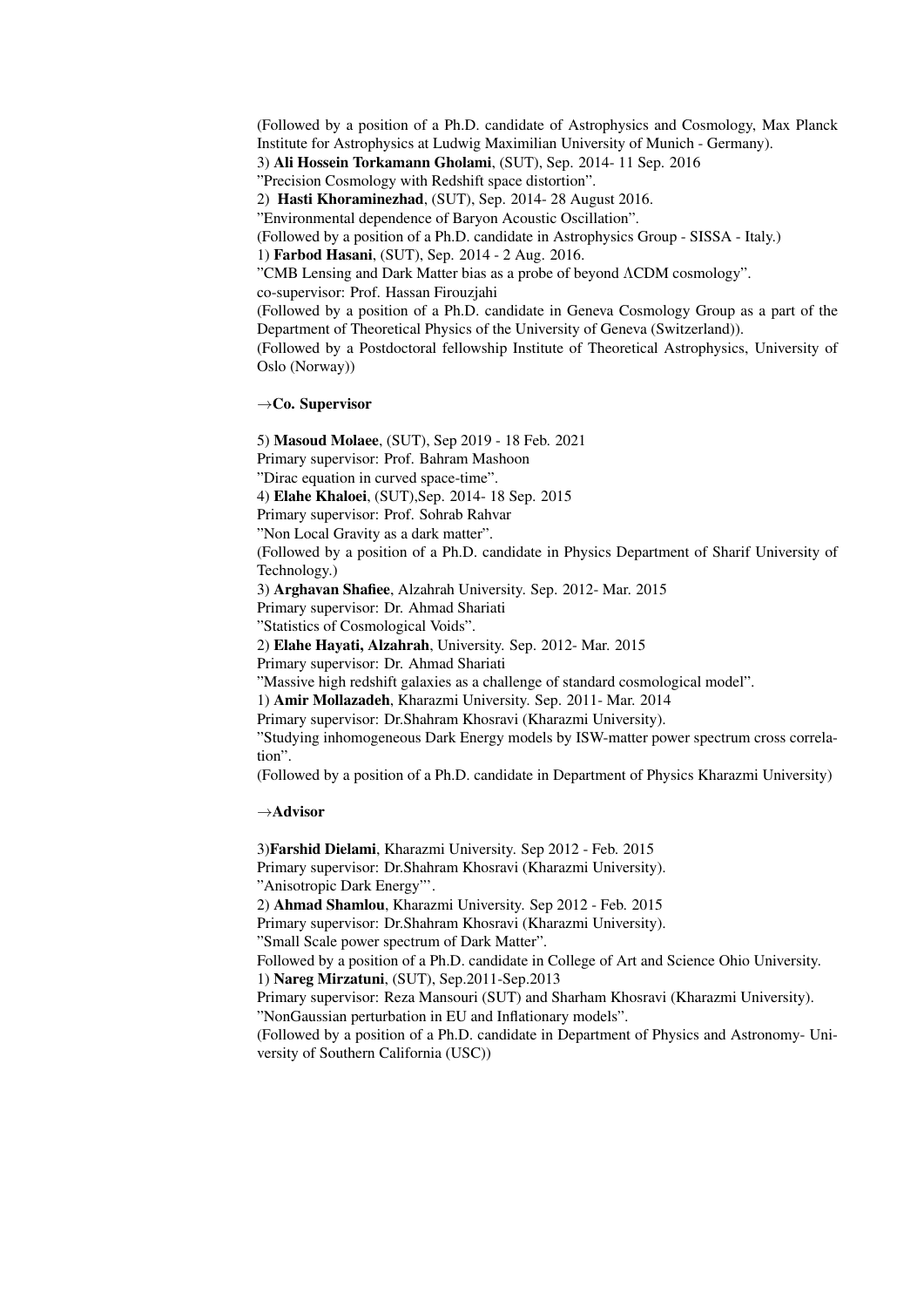#### *•* B.Sc. Students

#### *→*Project Advisor

16) Nooshin Torabi, (SUT), Sep 2021- Jan 2022. "Weak Lensing of BAO" 15) Negin Khosravaninejad, (SUT), June 2021- Jan 2022. "Cosmic Web in neutrino cosmology" 14) Setareh Foroozan, (SUT), Sep 2018 - Feb 2020 "Merger History of Dark Matter Halos" (Followed by a position of a Ph.D. candidate in Department of Physics and Astronomy- University of Waterloo (Canada)) 13) Arefe Abghari, (SUT), Sep 2018 - Feb 2020 "Merger History of Dark Matter Halos" (Followed by a position of a Ph.D. candidate in Department of Physics and Astronomy- British Columbia (Canada)) 12) Laya Parkavosi, (SUT), Sep 2018 - June 2019 "Statistical Methods for Cosmology" (Followed by a position of a Master candidate Department of Physics SUT ) 11) Royah Ahemeh, (SUT), Sep 2017 - Aug. 2018 "Modified Gravity" (Followed by a position of a Ph.D. candidate in Physics Department Leiden University (Netherland)) 10) Maryam Tajali, (SUT), Sep 2017 - Aug. 2018 "Galaxy formation and Evolution and its environmental dependence" (Followed by a position of a Master degree Leiden Observatory (Netherland)) Primary supervisor: Dr. Mojtabah Raouf - School of Astronomy, Institute for Research in Fundamental Science (IPM) 9) Laya Ghodsi ,(SUT), Sep 2017 - Aug. 2018 "Galaxy formation and Evolution and its environmental dependence" Primary supervisor: Dr. Mojtabah Raouf - School of Astronomy, Institute for Research in Fundamental Science (IPM) Position afterwards: A Master student in Physics Department of Sharif University of Technology 8) Mahdi Ghezloo,(SUT), Sep 2016 - Aug 2018 "Matrix formalism for Excursion set theory". (Followed by a position of a Ph.D. candidate in Department of Physics and Astronomy- University of California Riverside) 7) Oveis Sheibani, (SUT), Sep 2016 - July 2017 Project: *Matrix formalism for Excursion set theory.*. 6) Yasaman Najafi,(SUT), Sep 2016 - July 2017 " Cosmology with non zero curvature and a review on Neutrino Cosmology". (Followed by a position of a M.Sc. candidate in Argelander-Institut fr Astronomie (Germany)) 5) Farnik Nikakhtar, Sharif University of Technology(SUT), Dec 2015 - July 2017 "Matrix formalism for Excursion set theory". (Followed by a position of a Ph.D. candidate in Department of Physics and Astronomy at University of Pennsylvania) NSF graduate research fellow. 4) Hassan Forghani, (SUT), Sep 2015 - July 2017 "Non Local Gravity". 3) Abtin Shahidi,(SUT), Feb 2015 - July 2016 " 21 cm cosmology". (Followed by a position of a Ph.D. candidate in Department of Physics and Astronomy- University of California Riverside)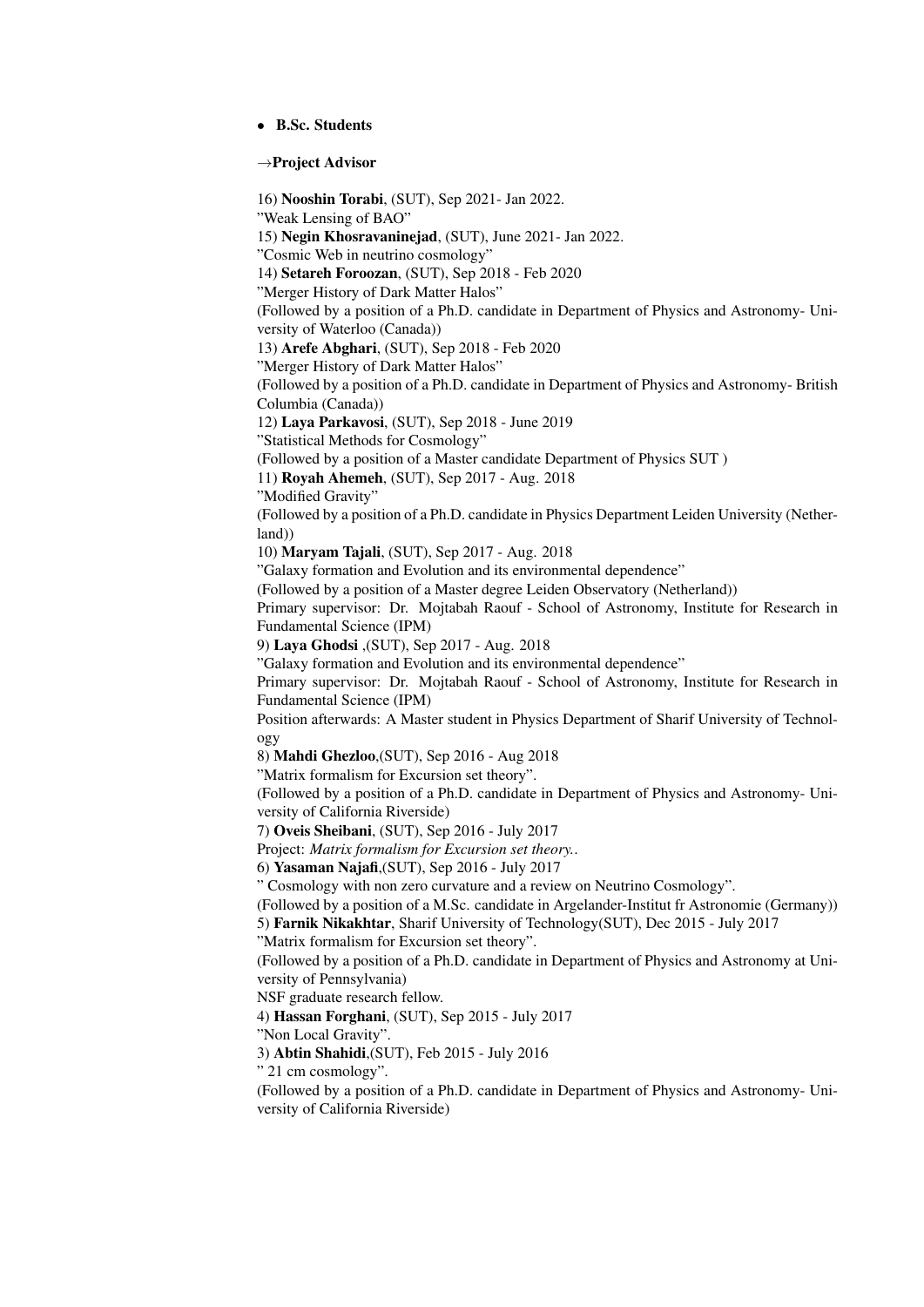|                     | 2) Elham Eftekhari, (SUT), Sep.2014-Feb.2015<br>"Galactic Habitable zone".<br>(Followed by a position of a Master of Science Candidate in Amir-Kabir University)<br>1) Farbod Hasani, (SUT), Feb.2013-Sep.2014<br>"CMB lensing".<br>(Followed by a position of a Master of Science Candidate in Physics Department of Sharif<br>University)                                                                                                                                                                                                                                                                                                                                                                                                                                                                                                                                                                                                                                                                                                                                                                                                                                                                                                                                                                                                                                                                                                                                                                                                                                                                                                                                                                                                                                                                                                                                                                                                                                                                                                                                                                                                                                                                                          |
|---------------------|--------------------------------------------------------------------------------------------------------------------------------------------------------------------------------------------------------------------------------------------------------------------------------------------------------------------------------------------------------------------------------------------------------------------------------------------------------------------------------------------------------------------------------------------------------------------------------------------------------------------------------------------------------------------------------------------------------------------------------------------------------------------------------------------------------------------------------------------------------------------------------------------------------------------------------------------------------------------------------------------------------------------------------------------------------------------------------------------------------------------------------------------------------------------------------------------------------------------------------------------------------------------------------------------------------------------------------------------------------------------------------------------------------------------------------------------------------------------------------------------------------------------------------------------------------------------------------------------------------------------------------------------------------------------------------------------------------------------------------------------------------------------------------------------------------------------------------------------------------------------------------------------------------------------------------------------------------------------------------------------------------------------------------------------------------------------------------------------------------------------------------------------------------------------------------------------------------------------------------------|
| <b>Referee for:</b> | 6) Astrophysical Journal (ApJ)<br>5) Modern Physics Letter A.<br>4) The European Physical Journal D (EPJ D).<br>3) The European Physical Journal C (EPJ C).<br>2) Journal of Theoretical and Applied Physics (JTAP).<br>1) Physics Letter B (PLB).                                                                                                                                                                                                                                                                                                                                                                                                                                                                                                                                                                                                                                                                                                                                                                                                                                                                                                                                                                                                                                                                                                                                                                                                                                                                                                                                                                                                                                                                                                                                                                                                                                                                                                                                                                                                                                                                                                                                                                                   |
| <b>Publication</b>  | • Refereed Publications<br>35)Structure of cosmic web in non-linear regime: the nearest neighbour and spherical<br>contact distributions<br>Mohammad Ansari Fard, Zahra Baghkhani, Laya Ghodsi, Sina Taamoli, Farbod Hassani, Shant<br>Baghram<br>Accepted for publication in MNRAS, arXiv:2106.13216<br>34) Mass assembly history of dark matter halos in the light of $H_0$ tension<br>Hamed Kameli, Shant Baghram<br>Accepted for publication in MNRAS, arXiv:2008.13175<br>33)A template-free approach for waveform extraction of gravitational wave events<br>A. Akhshi, H. Alimohammadi, S. Baghram, S. Rahvar, M. R. Rahimi Tabar, H. Arfaei<br>Scientific Reports 11, 20507 (2021), arXiv: 2005.11352<br>32) CMB lensing in modified $\Lambda$ CDM in the light of $H_0$ tension<br>Hossein Moshafi, Shant Baghram, Nima Khosravi<br>Phys. Rev. D 104, 063506 (2021), arxiv:2012.14377<br>31) Primordial Black Holes in the Excursion Set Theory<br>Encieh Erfani, Hamed Kameli, Shant Baghram<br>Monthly Notices of the Royal Astronomical Society, Volume 505, Issue 2, August 2021, Pages<br>17871793, arxiv:2101.07812<br>30) Constraint on the mass of fuzzy dark matter from the rotation curve of the Milky Way<br>Alireza Maleki, Shant Baghram, Sohrab Rahvar<br>Phys. Rev. D 101, 103504 (2020), arXiv:2001.04454<br>29)Modified initial power spectrum and too big to fail problem<br>Hamed Kameli and Shant Baghram<br>Monthly Notices of the Royal Astronomical Society, 494, I. 4, 4907 (2020), https://arxiv.org/abs/1912.12278<br>28) Investigation of two colliding solitonic cores in Fuzzy Dark Matter models<br>Alireza Maleki, Shant Baghram, Sohrab Rahvar<br>Phys. Rev. D 101, 023508 (2020), arXiv:1911.00486<br>27)21 cm power spectrum and ionization bias as a probe of long mode modulated non<br>Gaussian sky<br>Shahram Khosravi, Amirabbas Ghazizadeh, Shant Baghram<br>Monthly Notices of the Royal Astronomical Society, 488, 59415951 (2019), arXiv:1812.11150<br>26)Cosmological Filaments in the light of Excursion Set of Saddle Points<br>Mohammad Ansari Fard, Sina Taamoli, Shant Baghram<br>Monthly Notices of the Royal Astronomical Society, 489, 900909 (2019), arXiv:1811.12398 |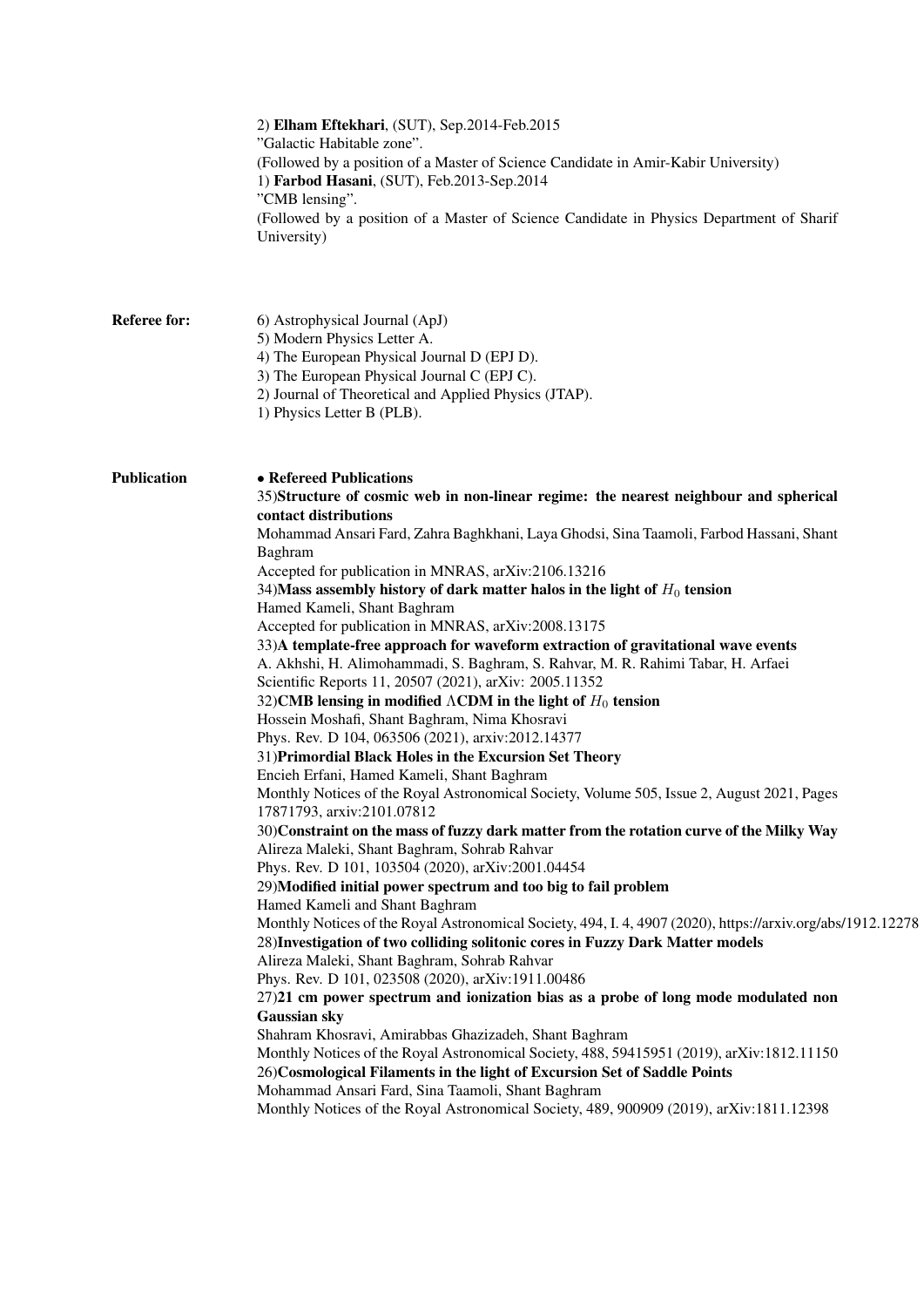#### 25)Exact enumeration approach to first-passage time distribution of non-Markov random walks

Shant Baghram, Farnik Nikakhtar, M. Reza Rahimi Tabar, Sohrab Rahvar, Ravi K. Sheth, Klaus Lehnertz, and Muhammad Sahimi

Physical Review E 99, 062101 (2019), arXiv:1906.02081.

 $24$  $H<sub>0</sub>$  tension as a hint for a transition in gravitational theory

Nima Khosravi, Shant Baghram, Niayesh Afshordi, Natacha Altamirano

Phys. Rev. D 99, 103526 (2019), arXiv:1710.09366,

#### 23) Measuring the baryon fraction in cluster of galaxies with Kinematic Sunyeav Zeldovich and a Standard Candle

Shant Baghram

JCAP 02(2019)015, arXiv:1703.02021

#### 22) The Excursion set approach: Stratonovich approximation and Cholesky decomposition

Farnik Nikakhtar, Mohammadreza Ayromlou, Shant Baghram, Sohrab Rahvar, M. Reza Rahimi Tabar, Ravi K. Sheth

Monthly Notices of the Royal Astronomical Society, Volume 478, Issue 4, 21 August 2018, arXiv:1802.04207.

21)Late time sky as a probe of steps and oscillations in primordial Universe

Mohammad Ansari Fard and Shant Baghram

JCAP 01(2018)051 , arXiv:1709.05323.

20) Peculiar velocity measurement in a clumpy universe

Farhang Habibi, Shant Baghram, Saeed Tavasoli

Int. J. Mod. Phys. D 27, 1850019 (2018), arXiv:1412.8457.

# 19)Supernovae anisotropy power spectrum

Hoda Ghodsi, Shant Baghram and Farhang Habibi

JCAP 10(2017)017. arXiv:1609.08012

#### 18) Matrix Formalism of Excursion Set Theory: A new approach to statistics of dark matter halo counting

Farnik Nikakhtar, Shant Baghram

Phys. Rev. D 96, 043524 (2017). arXiv:1606.06666.

#### 17) ISW-Galaxy Cross Correlation:A probe of Dark Energy clustering and distribution of Dark Matter tracers

Shahram Khosravi, Amir Mollazadeh, Shant Baghram

JCAP 09(2016)003. arXiv:1510.01720

#### 16)Lensing as a Probe of Early Universe: from CMB to Galaxies

Farbod Hassani, Shant Baghram, Hassan Firouzjahi

JCAP 05 (2016) 044. arXiv:1511.05534

15)Expected dipole asymmetry in CMB polarization

M. H. Namjoo, A. A. Abolhasani, H. Assadullahi, S. Baghram, H. Firouzjahi, D. Wands. JCAP 1505 (2015) 05, 015. arXiv:1411.5312

#### 14)Unraveling the nature of Gravity with our clumpy Universe

Shant Baghram, Saeed Tavasoli, Farhang Habibi, Roya Mohayaee and Joseph Silk, International Journal of Modern Physics D Vol. 23, No. 12, 1442025 (2014). arXiv:1411.7010

Received an honorable mention for an essay in the Gravity Research Foundation (GRF) award - 2014.

13) Fingerprints of Anomalous Primordial Universe on the Abundance of Large Scale Shant Baghram, Ali Akbar Abolhasani, Hassan Firouzjahi, Mohammad Hossein Namjoo JCAP 12 (2014) 036. arXiv:1406.7277

12)CMB Hemispherical Asymmetry: Long Mode Modulation and non-Gaussianity Mohammad Hossein Namjoo, Ali Akbar Abolhasani, Shant Baghram, Hassan Firouzjahi, JCAP 1408 (2014) 002. arXiv:1405.7317

11)Transient Weak-Lensing by Cosmological Dark Microhalos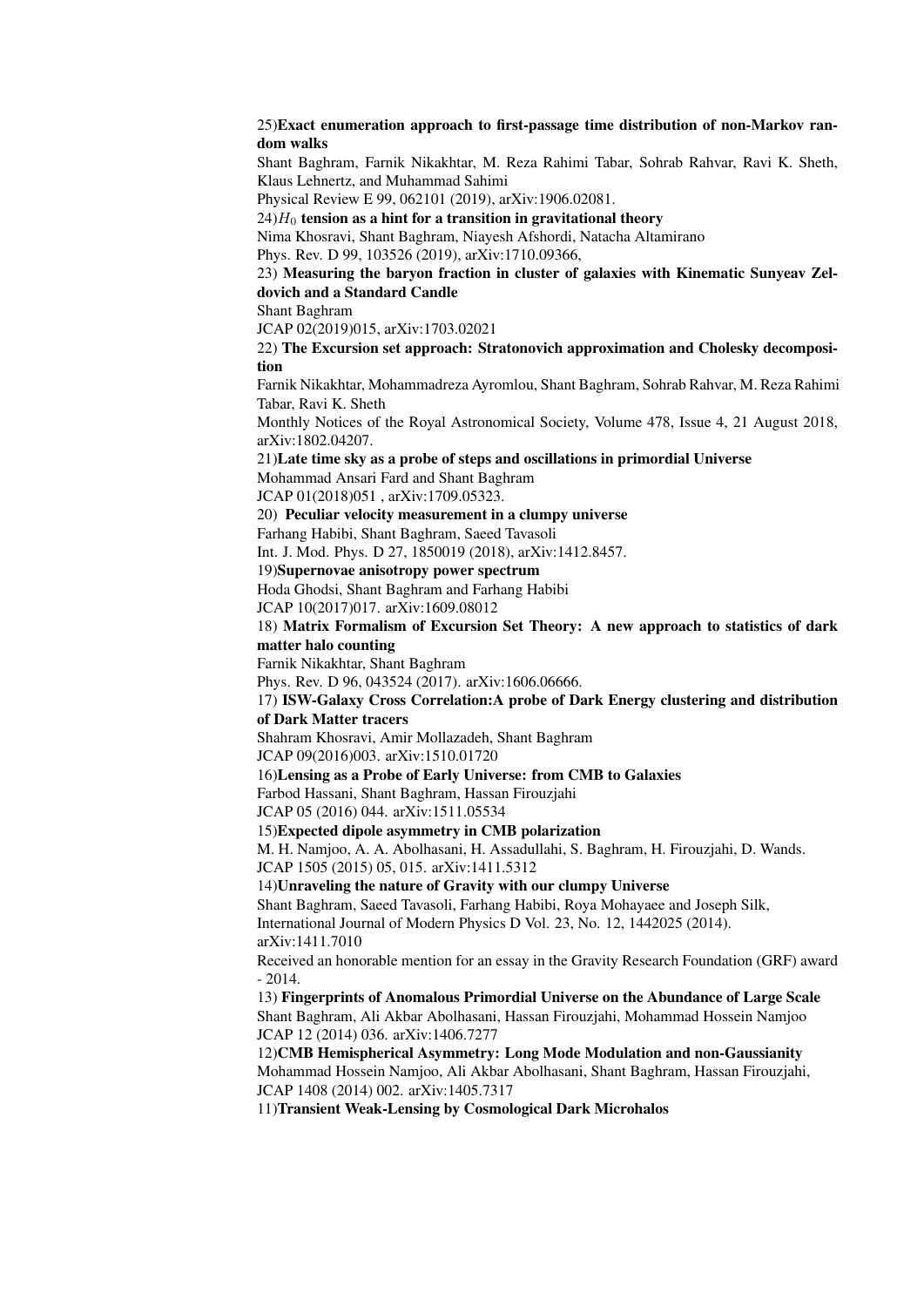Sohrab Rahvar, Shant Baghram and Niayesh Afshordi, Physical Review D 89, 063001 (2014) arXiv: 1310.5412 10)Asymmetric Sky from the Long Mode Modulations Ali Akbar Abolhasani, Shant Baghram, Hassan Firouzjahi, Mohammad Hossein Namjoo, Physical Review D 89, 063511 (2014). arXiv:1306.6932 9)Simultaneous effect of Modified Gravity and Primordial Non-Gaussianity in Large Scale Structure Observations Nareg Mirzatuny, Shahram Khosravi, Shant Baghram, Hossein Moshafi Journal of Cosmology and Astroparticle Physics 01(2014) 019. arXiv: 1308.2874. 8)Hemispherical Asymmetry and Local non-Gaussianity: a Consistency Condition Mohammad Hossein Namjoo, Shant Baghram, Hassan Firouzjahi Physical Review D 88, 083527 (2013). arXiv:1305.0813 7)Large Scale Anisotropic Bias from Primordial non-Gaussianity Shant Baghram, Mohammad Hossein Namjoo, Hassan Firouzjahi, Journal of Cosmology and Astroparticle Physics 08(2013) 048. arXiv:1305.0813. 6)Prospects for detecting Dark Matter Halo substructure with Pulsar Timing. Shant Baghram, Niayesh Afshordi, Kathryn Zurik., Physical Review D. 84 043511, (2011). arXiv:1101.5487 5)Structure formation in *f*(*R*) gravity: A distinguishing probe between the dark energy and modified gravity. Shant Baghram and Sohrab Rahvar ,JCAP 12, 008 (2010). arXiv:1004.3360 4)Inverse problem: Reconstruction of modified gravity action in Palatini formalism by Supernova Type Ia data. Shant Baghram and Sohrab Rahvar, Physical Review D 80, 124049 (2009). arXiv:0912.2410 3)Observational tests of a two parameter power-law class modified gravity in Palatini formalism. Shant Baghram , M.Sadegh Movahed,Sohrab Rahvar, Physical Review D 80,064003(2009). arXiv:0904.4390 2)Consistency of  $f(R) = \sqrt{R^2 - R_0^2}$  Gravity with the Cosmological Observations in Palatini Formalism M.Sadegh Movahed,Shant Baghram,Sohrab Rahvar, Physical Review D 76,044008(2007). arXiv:0705.0889 1)**Modified Gravity with**  $f(R) = \sqrt{R^2 - R_0^2}$ Shant Baghram,Marzieh Farhang and Sohrab Rahvar, Physical Review D 75,044024(2007). arXiv:astro-ph/0701013

#### *•* Submitted Publication / Preprints

2)Voids and Halo in Voids statistics as a probe of the Expansion History of the Universe Laya Parkavousi, Hamed Kameli, Shant Baghram Submitted to MNRAS, arxiv:2205.09028

#### 1)Unravelling the role of cosmic velocity field in dark matter halo mass function using deep learning

Saba Etezad-Razavi, Erfan Abbasgholinejad, Mohammad-Hadi Sotoudeh, Farbod Hassani, Sadegh Raeisi, Shant Baghram

Submitted to MNRAS, arXiv:2112.14743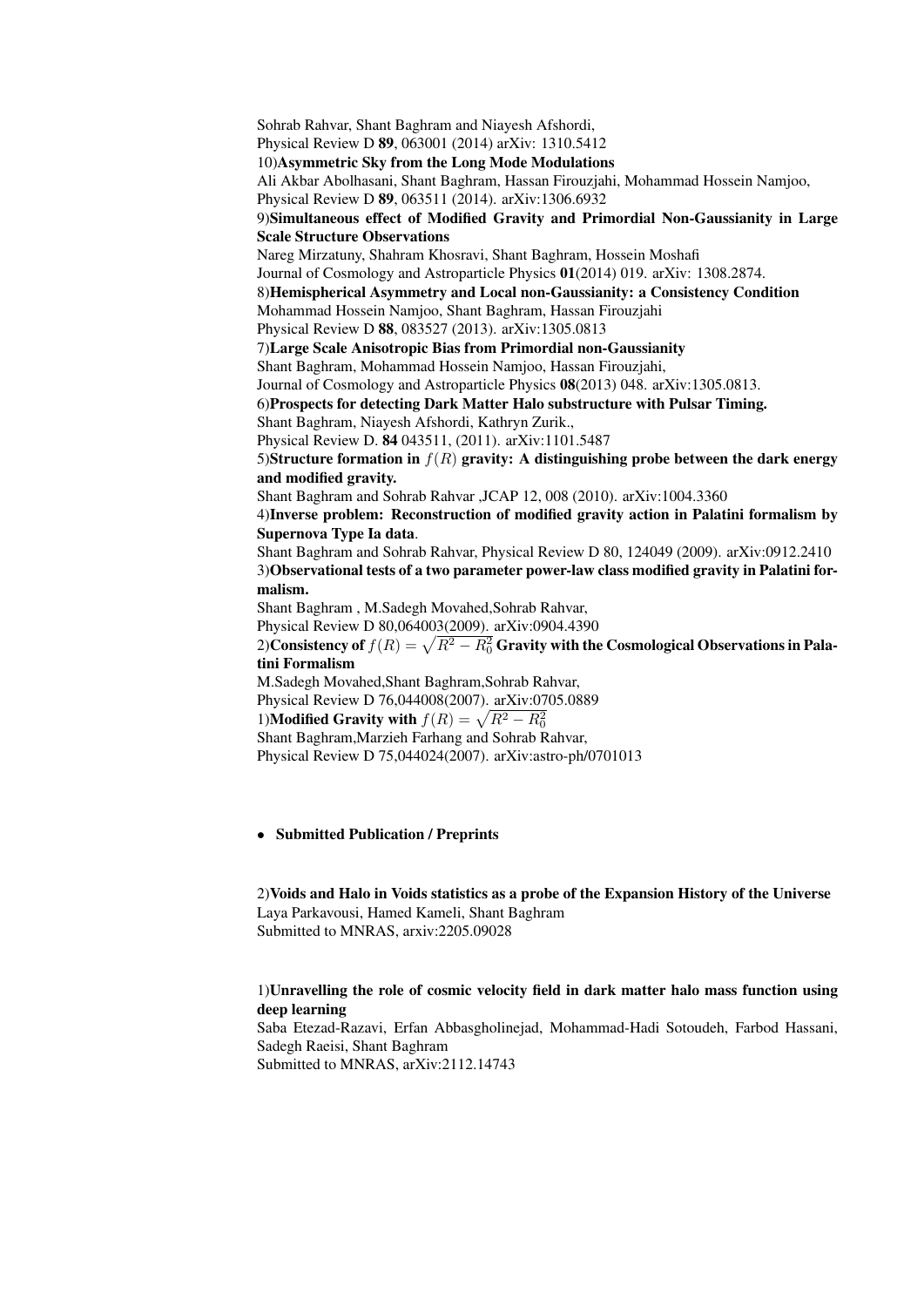Teaching Experience *•* SUT: Sharif University of Technology.

34) General Physics Lab II B.Sc. Laboratory Course in Physics department of SUT, Spring 2022. 33) Electromagnetism II B.Sc. Course in Physics department of SUT, Spring 2022. 32) Electromagnetism I B.Sc. Course in Physics department of SUT, Fall 2021. 31) Cosmology I Ph.D. Course in Physics department of SUT, Fall 2021. 30) General Relativity I Ph.D. Course in Physics department of SUT, Spring 2021. 29) Special Relativity I B.Sc. Course in Physics department of SUT, Fall 2020. 28) Physics I B.Sc. Course in Physics department of SUT, Fall 2020. 27) General Relativity I Ph.D. Course in Physics department of SUT, Spring 2020. 26) Analytical Mechanics II B.Sc. Course in Physics department of SUT, Spring 2020. 25) Analytical Mechanics I B.Sc. Course in Physics department of SUT, Fall 2019. 24) General Physics Lab II B.Sc. Laboratory Course in Physics department of SUT, Fall 2019. 23) Analytical Mechanics II B.Sc. Course in Physics department of SUT, Spring 2019. 22) Analytical Mechanics I B.Sc. Course in Physics department of SUT, Fall 2018. 21) Astronomy B.Sc. Course in Physics department of SUT, Fall 2018. 20) General Relativity I Ph.D. Course in Physics department of SUT, Spring 2018. 19) Physics I B.Sc. Course in Physics department of SUT, Spring 2018. 18) Special Relativity I B.Sc. Course in Physics department of SUT, Fall 2017. 17) General Relativity I Ph.D. Course in Physics department of SUT, Spring 2017. 16) Cosmology B.Sc. Course in Physics department of SUT, Spring 2017. 15) Special Relativity B.Sc. Course in Physics department of SUT, Fall 2016. 14) General Relativity II Ph.D. Course in Physics department of SUT, Fall 2016. 13) General Relativity I Ph.D. Course in Physics department of SUT, Spring 2016. 12) Astronomy B.Sc. Course in Physics department of SUT, Spring 2016. 11) Special Topics in Cosmology Ph.D. Course in Physics department of SUT, Fall 2015. 10) Physics I B.Sc. Course in Physics department of SUT, Fall 2015. 9) General Physics Lab I B.Sc. Laboratory Course in Physics department of SUT, Fall 2015.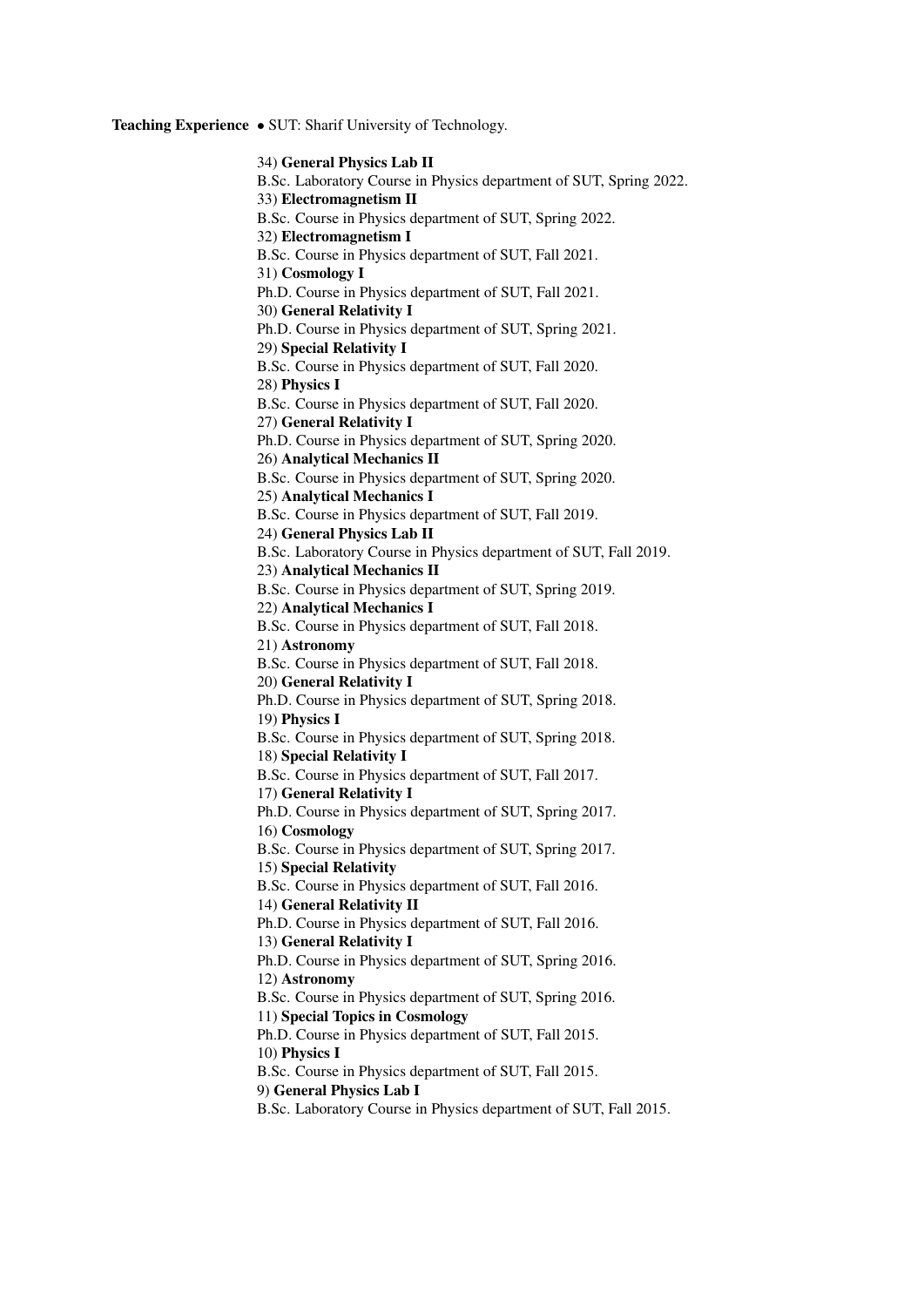|                                                 | 8) Analytical Mechanics II<br>B.Sc. Course in Course in Physics department of SUT, Spring 2015.<br>7) Physics II<br>B.Sc. Course in Course in Physics department of SUT, Spring 2015.<br>6) Analytical Mechanics I<br>B.Sc. Course in Course in Physics department of SUT, Fall 2014.<br>5) Physics I<br>B.Sc. Course in Physics department of SUT, Fall 2014.<br>4) Special Topics in Cosmology<br>Ph.D. Course in Physics department of SUT, Spring 2013.<br>3) Physics I<br>B.Sc. Course in Physics department of SUT, Spring 2013.<br>2) Special Relativity<br>B.Sc. Course in Physics department of SUT, Fall 2013.<br>1) Cosmology<br>Course for Iranian National Astronomy Olympiad Team -Summer 2011.                                                                                                                                                                                                                                                                                                                                                                                                                                                                                                                                                                                                                                                                                                                                                                                                                                                                                                                                                                                                                                                                                                                                                                                                                                                                                                                                                                                                                                                                                                               |
|-------------------------------------------------|-----------------------------------------------------------------------------------------------------------------------------------------------------------------------------------------------------------------------------------------------------------------------------------------------------------------------------------------------------------------------------------------------------------------------------------------------------------------------------------------------------------------------------------------------------------------------------------------------------------------------------------------------------------------------------------------------------------------------------------------------------------------------------------------------------------------------------------------------------------------------------------------------------------------------------------------------------------------------------------------------------------------------------------------------------------------------------------------------------------------------------------------------------------------------------------------------------------------------------------------------------------------------------------------------------------------------------------------------------------------------------------------------------------------------------------------------------------------------------------------------------------------------------------------------------------------------------------------------------------------------------------------------------------------------------------------------------------------------------------------------------------------------------------------------------------------------------------------------------------------------------------------------------------------------------------------------------------------------------------------------------------------------------------------------------------------------------------------------------------------------------------------------------------------------------------------------------------------------------|
| <b>Observation</b><br><b>Experiments</b>        | 2) Observation with 4.2m William Herschel Telescope of Isaac Newton Group of Telescope<br>(ING) in La Palma, Spain.<br>1) Observation with 2.54m Isaac Newton Telescope of ING in La Palma, Spain.                                                                                                                                                                                                                                                                                                                                                                                                                                                                                                                                                                                                                                                                                                                                                                                                                                                                                                                                                                                                                                                                                                                                                                                                                                                                                                                                                                                                                                                                                                                                                                                                                                                                                                                                                                                                                                                                                                                                                                                                                          |
| <b>Selected</b><br><b>Presentations - Talks</b> | ** You can find the full list of my talks in http://sharif.edu/ baghram/talks.html                                                                                                                                                                                                                                                                                                                                                                                                                                                                                                                                                                                                                                                                                                                                                                                                                                                                                                                                                                                                                                                                                                                                                                                                                                                                                                                                                                                                                                                                                                                                                                                                                                                                                                                                                                                                                                                                                                                                                                                                                                                                                                                                          |
|                                                 | 57) Cosmology's Century: Large Scale Structure of dark Universe - Physics Department -<br>Sharif University of Technology - Colloquium - 16 May 2021.<br>56)Large scale structures from early to late time universe, first online international conference<br>of early universe and modified gravity, Tabriz University, December 15, 2020 Invited speaker.<br>55)Cosmology: fore-frontier of Science, Academy of Science of Iran, November 18, 2020 In-<br>vited speaker.<br>54)Cosmological Observations and Dark Matter - 5th IPM Workshop on Particle Physics Phe-<br>nomenology (IWPPP5) Institute for Research in Fundamental Sciences(IPM) November 4,<br>2020 Invited speaker.<br>53) Structure formation and challenges of LCDM from Galactic to Cosmological scales - HECAP.<br>International Centre for Theoretical Physics (ICTP) seminar series - 7 July 2020.<br>52) The Universe of James Peebles From Sound of the Big Bang to the Galaxies - Physics De-<br>partment - University of Tehran - Colloquium - 9 November 2019. Invited speaker.<br>51) Non Linear Structure Formation as a probe of beyond standard model of cosmology -<br>HECAP, International Centre for Theoretical Physics (ICTP) seminar series - 16 August 2019.<br>50) Large Scale Structure probes of Cosmology: 21-cm signal, cosmic filaments and supermas-<br>sive black holes-22nd Meeting on Research in Astronomy at Institute for Advanced Studies<br>(IASBS) 9n Zanjan - 24 January 2019. Invited speaker.<br>49) From Light to the darkness- Iranian National Conference in Cosmology and Gravity - In-<br>stitute for Reseach in Fundamental Sciences - 24 January 2019. Invited speaker.<br>48) Large Scale Structures: Clustering and bias of galaxies - Cosmology From Theory to Ob-<br>servation One day Symposium - School of Astronomy , IPM- 28 Feb 2018 Invited speaker.<br>47) The story of $H_0$ , Cosmology with standard candles, rulers and sirens Sharif University of<br>Technology, Physics Department Colloquium, 5 November 2017.<br>46) Cosmology with non linear Structure formation - IPM Spring Confernce 2017 - Institute<br>for Research in fundamental Sciences - 24 May 2017. - Invited speaker. |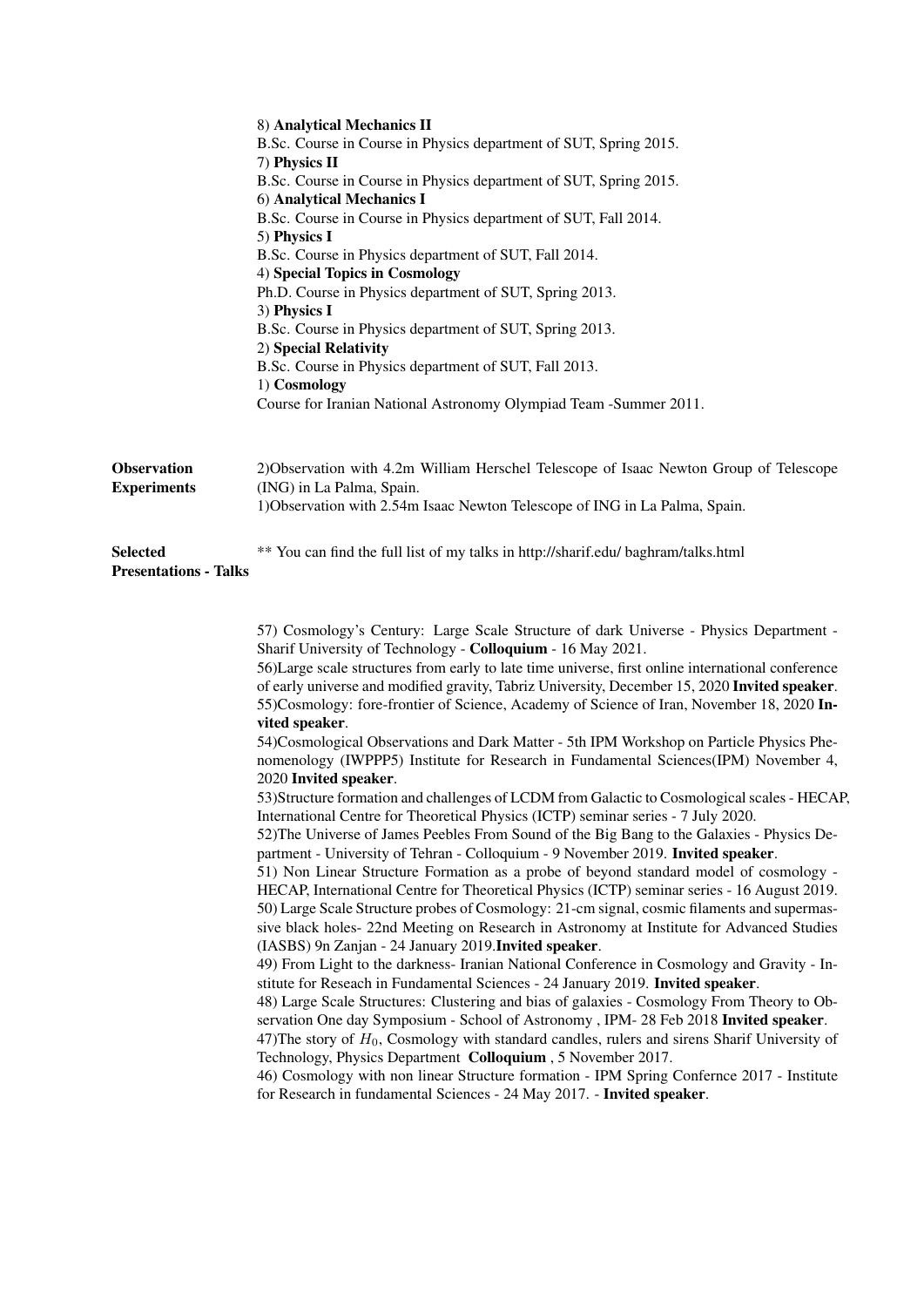45) Why the Universe needs Dark Matter? - IPM Workshop on Particle Physics Phenomenology (IWPPP) - 15 Feb 2017, Invited speaker.

44) Excursion Set Theory and Large Scale Structure - Astronomy Symposium Physics Department of Zahedan University, Invited Speaker - 26 January 2017.

43) Large Scale Structures and Structure Formation I and II - Two lectures in Winter School of Astronomy in Physics Department of Zahedan University Invited Lecturer , 24 - 25 January 2017.

42)Dark Universe and Cosmological Large Scale Structure, Colloquium in Physics Department of Shahid Beheshti University- 15 November 2016.

41)Bringing Light to the Dark Universe by cosmological Large Scale Structure Sharif University of Technology, Physics Department Colloquium , 2 October 2016.

40)Secondary Anisotropies of CMB as a Probe of Cosmological Models, 19th annual meeting on research in Astronomy, Institute for Advanced Studies in Basic Sciences (IASBS), Zanjan, 13 May 2016 - Invited speaker.

39)The Illusion of Separateness: The story of CMB photons after last scattering, Astronomy Weekly seminars, School of Astronomy, Institute For Research in Fundamental Sciences- 23 December 2015.

38)CMB Lensing as a probe of Early Universe, The first Astronomical workshop of Iran and Armenia, Byurakan Observatory Armenia - 15 October 2015.

37)The Large Scale Structure as a probe to go beyond The Standard Model of Cosmology, The 2nd Topical Workshop on Theoretical Physics, Institute for Research in Fundamental Sciences(IPM)- 7 October 2015 -Invited speaker.

36)A review on Theoretical Developments/Observational Cosmology, ICTP-ECAR - First Joint METU-IPM Conference on LHC Physics, Izmir Institute of Technology, Izmir - Turkey. 2 October 2015-Invited speaker.

35)Beyond the standard model of Cosmology, National conference of Astronomy and Astrophysics, Amir Kabir University, 4 February 2015-Invited speaker.

34)In search of Cosmological dark matter micro-halos, International conference of Galaxies, inside and out, School of Astronomy, Institute For Research in Fundamental Sciences- 25-28 January 2015.

33)Large Scale Structure in the Universe, 2 lectures given in School of Cosmology and Gravity organized by Physical Society of Iran (PSI), Shahid Beheshti University - 19 and 20 November 2014 - Invited Lecturer.

32)So Close, so far: Is there a relation between galactic scale challenges of LCDM and Early Universe Physics? Astronomy Weekly seminars, School of Astronomy, Institute For Research in Fundamental Sciences- 29 October 2014.

31)The Triumphs and Challenges of Modern Cosmology. Colloquium in Physics Department of Tehran University -18 October 2014 -Invited speaker

30) Unraveling the nature of gravity with our clumpy Universe Spring conference - Institute of Research in Fundamental Sciences (IPM) - 22 May 2014 - Invited speaker

29) Introduction to the Modern Cosmology: The sound of Big Bang A talk given in a "One day Cosmology School" in physics department of Isfahan University of Technology - 7 May 2014

28) Cosmology after BICEPII One day topical meeting: Early Universe: From Theory to Observations- Institute For Research in Fundamental Sciences - 23 April 2014

27) Cosmology after BICEPII Particles and Accelerators School Seminar Series, Institute For Research in Fundamental Sciences- 16 April 2014

26) Dark Matter in Cosmology An introductional talk for "School of Physics" (A program for B.Sc. students all over country), Institute for Advanced Studies in Basic Sciences, IASBS, Zanjan - 25 Feb 2014 - Invited Speaker

25)Dark Matter in Cosmology A one day meeting on recent developments of Dark matter detection, Institute For Research in Fundamental Science - 12 Feb 2014 - Invited Speaker

24)The Triumphs and challenges of Modern Cosmology. Sharif University of Technology, Physics Department Colloquium , 22 December 2013.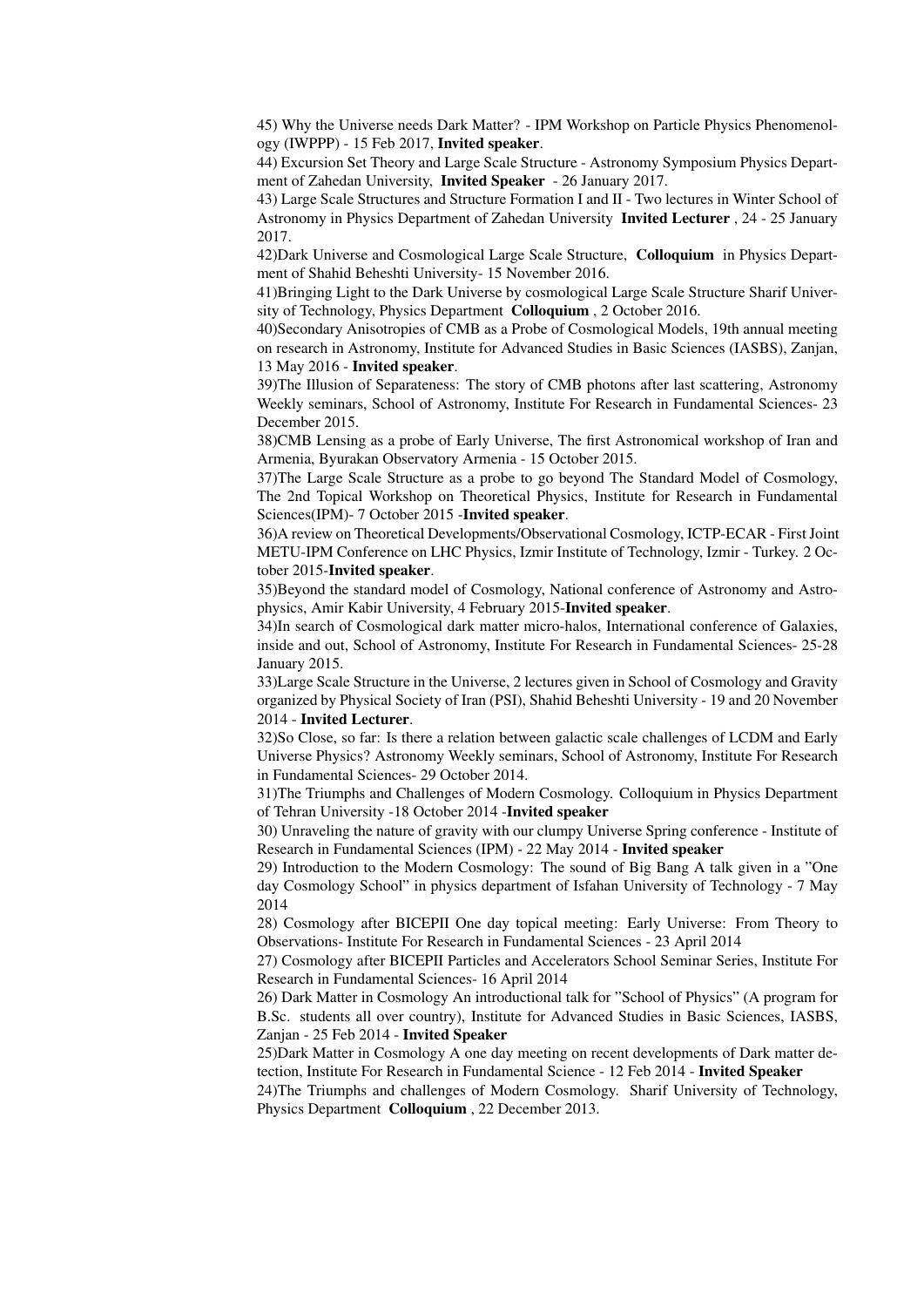23) Large Scale Structure as a probe of Early Universe Particles and Accelerators School Seminar Series, Institute For Research in Fundamental Sciences- 20 November 2013

22) Structure Formation: In search of a cosmology beyond standard model Astronomy Weekly seminars, School of Astronomy, Institute For Research in Fundamental Sciences- 9 October 2013

21) Large Scale Anisotropic Bias Conference-workshop of Anisotropy in University of Amsterdam - 27 September 2013

20)Structure Formation: A la Recherche de parameter perdu Cosmology seminar in Institute de Astrophysique de Paris - 13 September 2013

#### IAP Colloquium

19)Structure Formation: A survey on Cosmological unknowns: 17th Meeting on Research in Astronomy- Institute of Advanced Studies in Basic Science (IASBS): -16.05.2013

#### Invited Speaker- Planetary talk

18)New Astrophysical Probes of Dark Matter Substructures- Pulsar Timing and Weak Transient Lensing: IPM international school and workshop on Particle Physics (IPP13): Flavor physics and dark matter-4.05.2013 Invited Speaker

17)Structure Formation in the Universe: En route to Cosmology beyond 6 parameters (II): School of Physics, Institute for Research in Fundamental Sciences (IPM) - 22.04.2013

16)Structure Formation in the Universe: En route to Cosmology beyond 6 parameters (I): School of Physics, Institute for Research in Fundamental Sciences (IPM) - 15.04.2013

15)Dark Universe: A public talk in Science day- IPM - 16.11.2012

14)Structure Formation and Fundamental questions in Cosmology- SUT Cosmology seminar-7.10.2012

13)What can stellar kinematics tell us about dark matter in dwarf galaxies Perimeter Institute of theoretical Physics - 10.04.2012

12)Astrophysical probes of Dark Matter structures. Physics and Astronomy Department-University of Waterloo- 06.11.2011

11)Dwarf Galaxies: Toward Astrophysical tests of Modified Gravity . Astronomy School weekly seminars- IPM - 06.07.2011.

10)A report on Training program of observational Cosmology and Support Astronomer-Astronomy School weekly Journal Club-IPM-9.05.2011.

9)Accelerating Universe: Dark Energy vs Modified Gravity , Isaac Newton Group and Nordic Telescope Group Astronomy seminar series, La Palma -Spain - 21.01.2011

8)Distinguishing Modified gravity theories from Smooth Dark Energy models by gravitational slip parameter. Cosmology weekly seminars- Sharif University of Technology. 19.01.10.

7)Inverse Problem: Reconstruction of Modified gravity action in Palatini Formalism by SNIa data- National Gravity and Cosmology annual meeting 2009 - Shahid Beheshti University . 7.01.10.

6) Answered and unanswered questions in f(R) gravity models-Cosmology weekly seminars-Sharif university of technology. 24.02.2008.

5)Introduction to Cosmology-Talk given in Astronomy workshop held in Sharif university of technology -12.12.2007.

4)Dark energy-Dark Matter and alternative theories - Annual conference of Center of Excellence of physics (CEP) of SUT - Sharif university of technology - 25.10.2007.

3)lecture Modified gravity and observational tests- International Cosmology workshop -IPM -Tehran - 2 to 9 June 2007.

2)Dark energy and modified gravity: National assembly of cosmology of Iran, Sharif university 2007.

1)Modified Gracity - in weekly meetings of cosmology group in sharif university, fall 2005.

Conference-Meeting 22) SUT - Cosmology Group Seminar's Chair (February 2014 till now, Physics department Organizer Sharif University of Technology).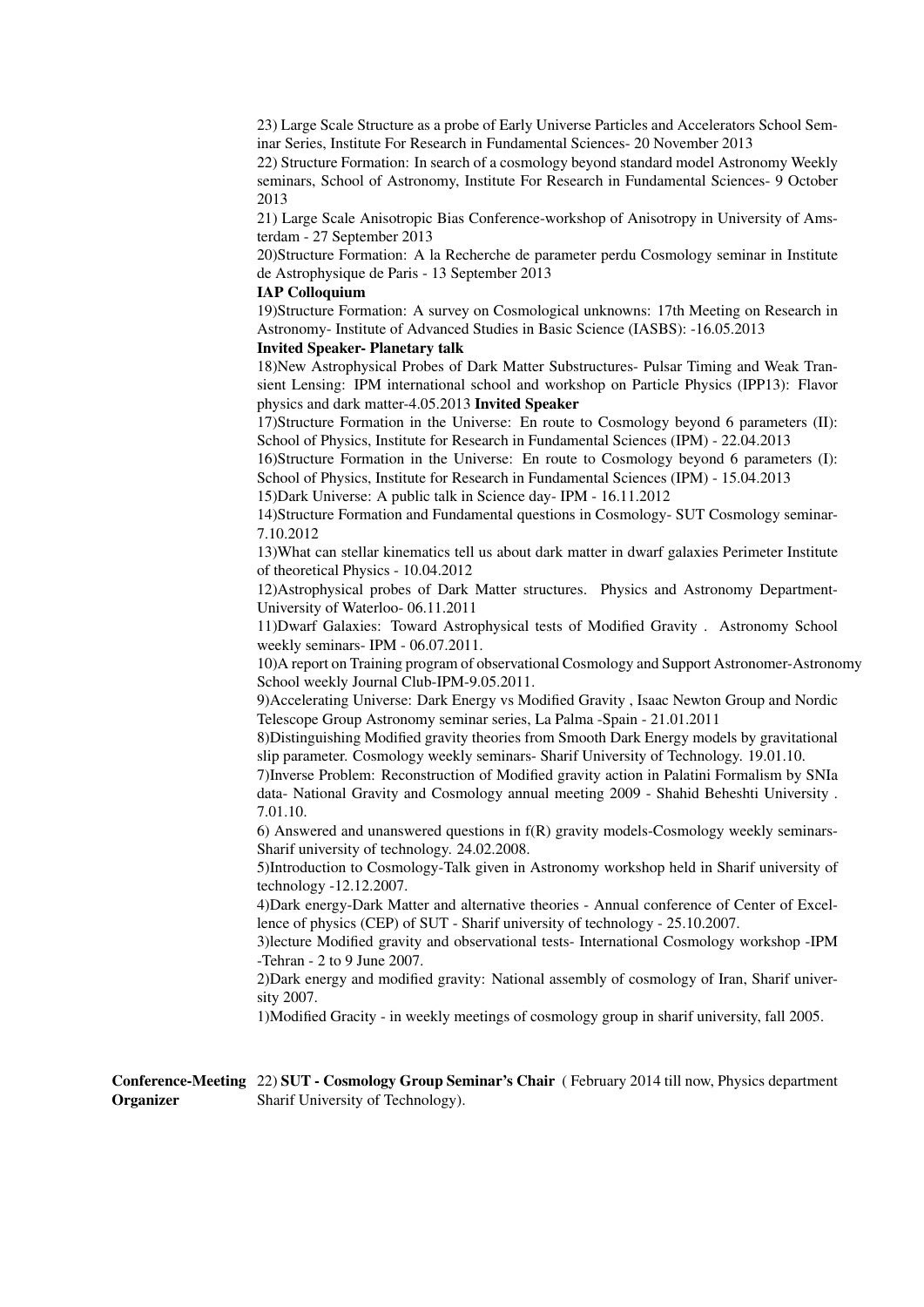21) Scientific Committee member of "National Conference of Gravity and Cosmology" in Physics Department Bu Ali University - Winter 2022.

20) Scientific Committee member of "International conference: Tehran Meeting on Cosmology at the Crossroads" in Physics Department Shahid Beheshti - 22nd-25th February 2021.

19) Scientific Committee member of "National Conference of Gravity and Cosmology" in Physics Department Shahid Beheshti - Winter 2021.

18) Scientific Committee member of "Annual Physics Conference of Iran" in Imam Khomeini International University, Qazvin, 27-30 August 2018.

17) Local Organizer Committee member of "6th workshop on collaborative scientific software development and ..." in Physics Department of Sharif University of Technology - 28 April - 9May 2018. (In collaboration of ICTP)

16) Scientific Committee member of "National Conference of Gravity and Cosmology" in Physics Department of Isfahan University of Technology - 24 and 25 January 2018.

15)One day Research Seminar Series - Physics Department Sharif University of Technology - 17 December 2017.

14) One day Research Seminar Series for Ph.D. students - Physics Department Sharif University of Technology - 15 February 2017.

13) Scientific Committee Chair of " National Conference of Gravity and Cosmology" in Institute for Advanced Studies in Basic Sciences, 8-9 February 2017.

12)Scientific Committee member of " National Conference Astronomy and Astrophysics" in Science Department of University of Sistan and Baluchestan, 26-27 January 2017.

11) Scientific Committee member of "National Conference of Gravity and Cosmology" in Physics Department of Shahid Beheshti University - 13 and 14 January 2016. 10) One day Research Seminar Series for Ph.D. students - Physics Department Sharif University of Technology - 16 December 2015.

9)Scientific Committee member of "National Conference of Gravity and Cosmology" in Physics Department of Sharif University of Technology - 21 and 22 January 2015.

8) One day Research Seminar Series for Ph.D. students - Physics Department Sharif University of Technology - 17 December 2014.

7)Scientific Committee member of "Early Universe: From Theory to Observation" conference in Institute of Research in Fundamental Sciences (IPM)- 23 April 2014.

6) Scientific Committee member of "One day with Euclid mission" seminar day in Institute of Research in Fundamental Sciences (IPM)- 8 January 2014.

5) Scientific Committee member of Spring Physics Conference in Institute of Research in Fundamental Sciences (IPM)-May 2013.

4) Scientific Committee member of 17th Meeting on Research in Astronomy at Institute of Advanced Studies in Basic Sciences IASBS (Zanjan) May 2013 3) Main organizer of One-day debate on Dark Matter and Alternative theories of Gravity School of Astronomy- Institute of Research in Fundamental Science (IPM) 16 January 2013

2)Science day - one day seminar: Cosmology : School of Astronomy- Institute of Research in Fundamental Science (IPM) 16 November 2012

1) Physics and Philosophy- Perimeter Institute of Theoretical Physics May2012.

Service 14)Director of Central Library of Sharif University of Technology (October 2018 - )

13) Committee member of Education, physics department, Sharif University of Technology ( 26 October 2021 - ).

12) Committee member of graduate studies, physics department, Sharif University of Technology ( March 2019 - 26 October 2021 ).

11) Committee member of PhD entrance exam, physics department, Sharif University of Technology (Spring 2021 ).

10) Committee member of PhD entrance exam, physics department, Sharif University of Technology (Fall 2020 ).

9) Committee member of PhD entrance exam, physics department, Sharif University of Tech-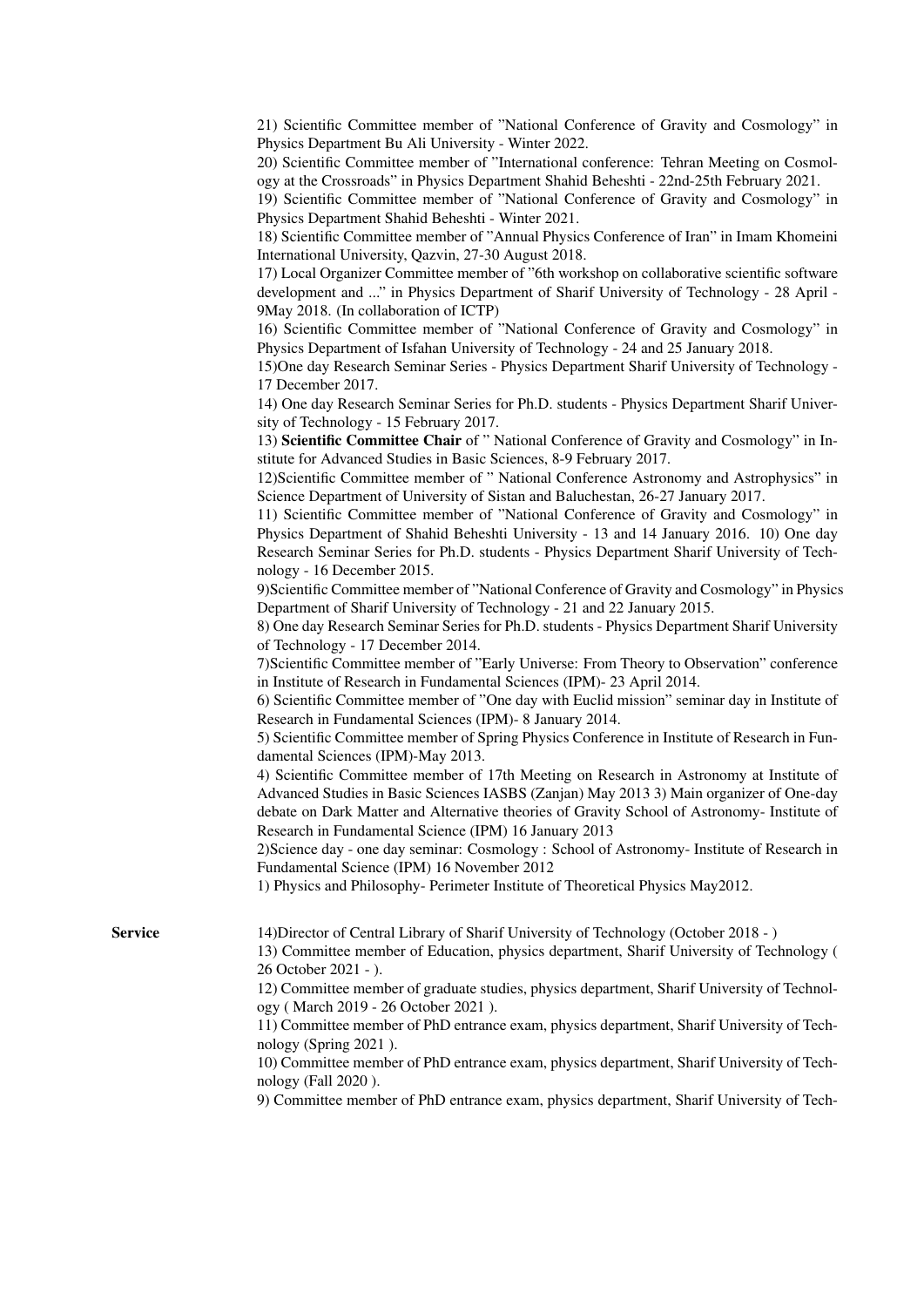nology (Spring 2019 ).

8) One of the organizers of one day Research Seminar Series for Physics Department Sharif University of Technology ( Fall 2017).

7) The scientific committee member of Gravitation and Cosmology subsection of Physical Society of Iran(Since Feb. 2017).

6) Representatives of Physics Department in foreign affair committee of Sharif University of Technology. (Feb. 2016 - Feb 2018).

5) One of the representatives of Physics Department of Sharif University with the Alumnus of the Department. (Since Jan. 2016).

4) Committee member of Physics department for 50th anniversary of Sharif University of Technology (Fall 2015 - Spring 2016).

3) One of the organizers of one day Research Seminar Series for Ph.D. students for Physics Department Sharif University of Technology (Winter 2017).

2) One of the organizers of one day Research Seminar Series for Ph.D. students for Physics Department Sharif University of Technology (Fall 2015).

1) One of the organizers of one day Research Seminar Series for Ph.D. students for Physics Department Sharif University of Technology (Fall 2014).

#### International or National conferences

32)Iranian National Conference of Gravity and Cosmology" Physics Department Bu Ali University, Hamadan - Winter 2022, February 2022.

31)"International conference: Tehran Meeting on Cosmology at the Crossroads" in Physics Department Shahid Beheshti - 22nd-25th February 2021.

30)Iranian National Conference of Gravity and Cosmology" Physics Department Shahid Beheshti - Winter 2021, February 2021.

29)Iranian National Conference of Gravity and Cosmology" Physics Department Tehran University - Winter 2020, February 2020.

28)Iranian National Conference of Gravity and Cosmology" Institute for research in fundamental sciences - IPM, February 2019.

27)Iranian National Conference of Gravity and Cosmology" University of Isfahan, February 2018.

26)Theoretical Cosmology in light of Data - Nordic Institute for Theoretical Physics - Stockholm Sweden - 17-28 July 2017.

25)Iranian National Conference of Gravity and Cosmology" in Institute for Advanced Studies in Basic Sciences, 8-9 February 2017.

24)Iranian National Conference Astronomy and Astrophysics in Science Department of University of Sistan and Baluchestan, 26-27 January 2017.

23)Iranian National Meeting on research in Astronomy, Institute for Research in Basics Sciences - Zanjan 12-13 May 2016.

22)Iranian National Gravity and Cosmology annual meeting January 2016 - Shahid Beheshdi University.

21) The first Astronomical workshop of Iran and Armenia, Byurakan Observatory Armenia - 13-15 October 2015.

20) The second Topical Workshop in Theoretical Physics (TWTP) - Institute of Research in Fundamental Sciences (IPM) - 7-8 October 2014.

19)ICTP-ECAR -First Joint METU-IPM Conference on LHC Physics Izmir Institute of Technology-Izmir - Turkey, 29 September - 3 October 2015.

18)Advance School in Cosmology - ICTP - Trieste. 18- 29 May 2015.

17)Iranian National Astronomy and Astrophysics annual meeting February 2015 - Amir Kabir University.

16)International conference of Galaxies, inside and out, School of Astronomy, Institute For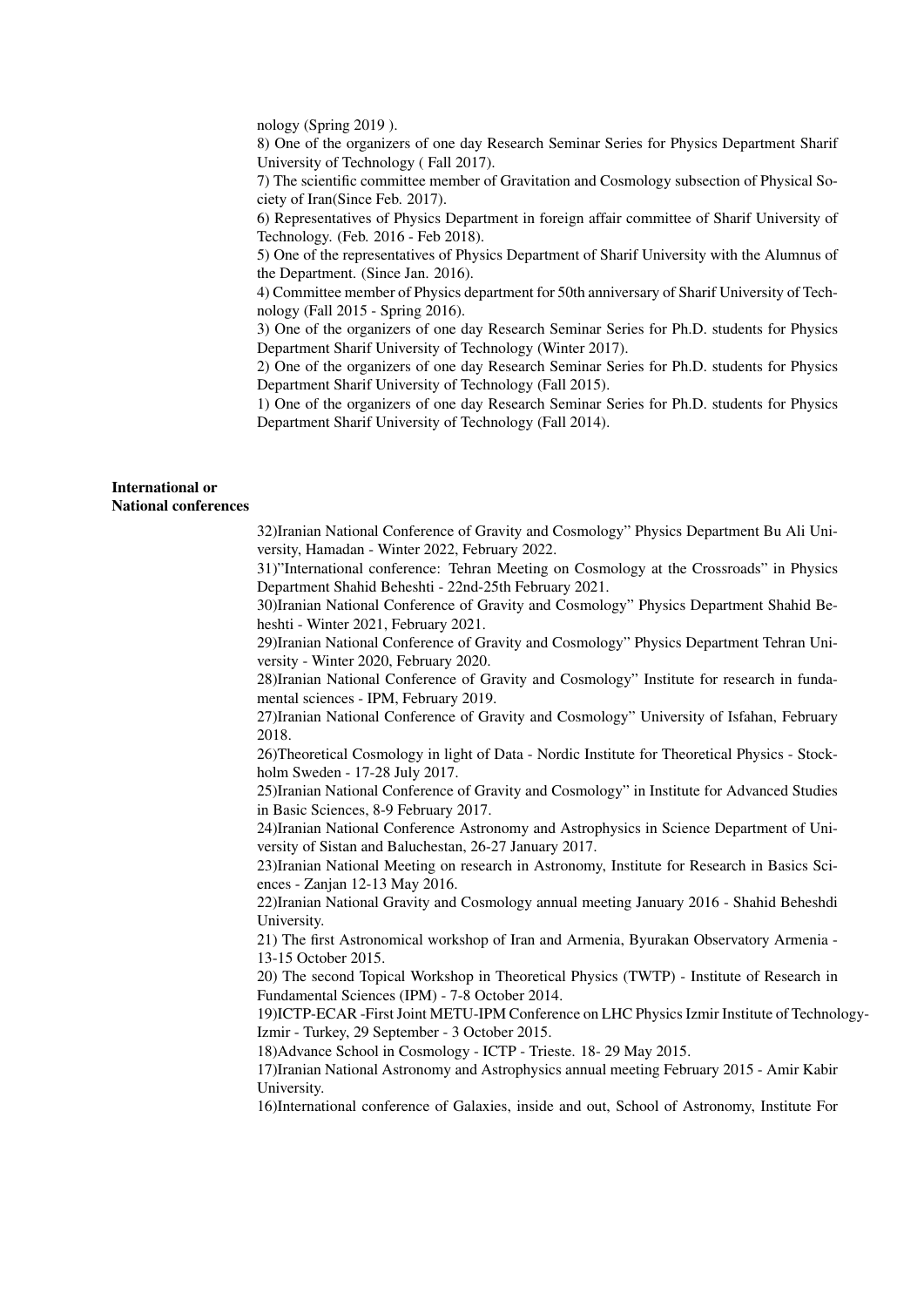|                         | Research in Fundamental Sciences- 25-28 January 2015.<br>15) Iranian National Gravity and Cosmology annual meeting January 2015 - Sharif University<br>of Technology.<br>14) The first Topical Workshop in Theoretical Physics (TWTP) - Institute of Research in Fun-<br>damental Sciences (IPM) - 9 October 2014.<br>13)11 Spring Physics Conference in Institute of Research in Fundamental Sciences (IPM)-May<br>2014.<br>12) Iranian National Gravity and Cosmology annual meeting January 2014 - Tehran University.<br>11) Anisotropic Universe-Amsterdam University (25-27) Sep. 2013.<br>10) Spring Physics Conference in Institute of Research in Fundamental Sciences (IPM)-May<br>2013.<br>9) 17th Meeting on Research in Astronomy at Institute of Advanced Studies in Basic Sciences<br>IASBS (Zanjan) May 2013<br>8) Cosmological and Philosophy Conference, Perimeter Institute, May, 2012<br>7)Cosmological frontiers of Physics, Perimeter Institute, Waterloo, June 2010.<br>6) Iranian National Gravity and Cosmology annual meeting December 2009 - Shahid Beheshti<br>University.<br>5) Iranian National Gravity and Cosmology annual meeting December 2008 - Sharif University<br>of technology.<br>4) Cosmology Summer school in ICTP-Trieste- Italy -July 2008.<br>3) Iranian National Gravity and Cosmology meeting December 2007 - Tehran University.<br>2) International "Cosmology" Conference in IPM- Tehran - July 2007.<br>1) Iranian National Gravity and Cosmology annual meeting December 2006 - Sharif University<br>of Technology. |
|-------------------------|-----------------------------------------------------------------------------------------------------------------------------------------------------------------------------------------------------------------------------------------------------------------------------------------------------------------------------------------------------------------------------------------------------------------------------------------------------------------------------------------------------------------------------------------------------------------------------------------------------------------------------------------------------------------------------------------------------------------------------------------------------------------------------------------------------------------------------------------------------------------------------------------------------------------------------------------------------------------------------------------------------------------------------------------------------------------------------------------------------------------------------------------------------------------------------------------------------------------------------------------------------------------------------------------------------------------------------------------------------------------------------------------------------------------------------------------------------------------------------------------------------------------------------------------------------------------------|
| <b>Languages</b>        | Farsi- (Native language) Armenian (Native Language)<br>English (fluent)<br>French (a little).                                                                                                                                                                                                                                                                                                                                                                                                                                                                                                                                                                                                                                                                                                                                                                                                                                                                                                                                                                                                                                                                                                                                                                                                                                                                                                                                                                                                                                                                         |
| <b>Computer skills</b>  | C++, Mathematica                                                                                                                                                                                                                                                                                                                                                                                                                                                                                                                                                                                                                                                                                                                                                                                                                                                                                                                                                                                                                                                                                                                                                                                                                                                                                                                                                                                                                                                                                                                                                      |
| <b>Science Outreach</b> | F)The Physical Society of Iran Web-page's Science news editor since January 2014.<br>E)Member of Science outreach committee of The Physical Society of Iran since Fall 2019.<br>D) Writing science outreach article<br>1) On 100 anniversary of General Relativity - Aseman Shab - No. 37 - Fall 2015<br>C) One-day with Cosmologist<br>A program held in School of Astronomy Institute for Research in Fundamental Sciences (IPM)<br>with cooperation of Iran association of popularization of science in Science week 2012-2013.<br><b>B)</b> One day Cosmology School<br>Seminar series for B.Sc. students of physics to introduce them with the latest discoveries and<br>frontiers of Cosmology.<br>2) Isfahan University of Technology - (IUT) - Isfahan - 7 April 2014<br>1) Institute for Advanced Studies in Basic Science - (IASBS) - Zanjan - 25 Feb. 2014<br>A) Giving Public talks on Physics and Cosmology.<br>2) Cosmology From Theory to Observation - 23th High School Students Physics Gathering -<br>University of Tehran - 18 August 2015.<br>1) Dark Universe a talk given in "One day with Cosmologist Program" IPM - 16 Nov. 2012                                                                                                                                                                                                                                                                                                                                                                                                              |
| <b>Social, Personal</b> | 5) An active member of Armenian sport and cultural Ararat organization in Tehran-Iran(1992-<br>2011).<br>4) A member of Cultural-Educational section since 1992 and the Head-Manager of the section<br>with 370 youngsters in Tehran from 2009-2010.                                                                                                                                                                                                                                                                                                                                                                                                                                                                                                                                                                                                                                                                                                                                                                                                                                                                                                                                                                                                                                                                                                                                                                                                                                                                                                                  |